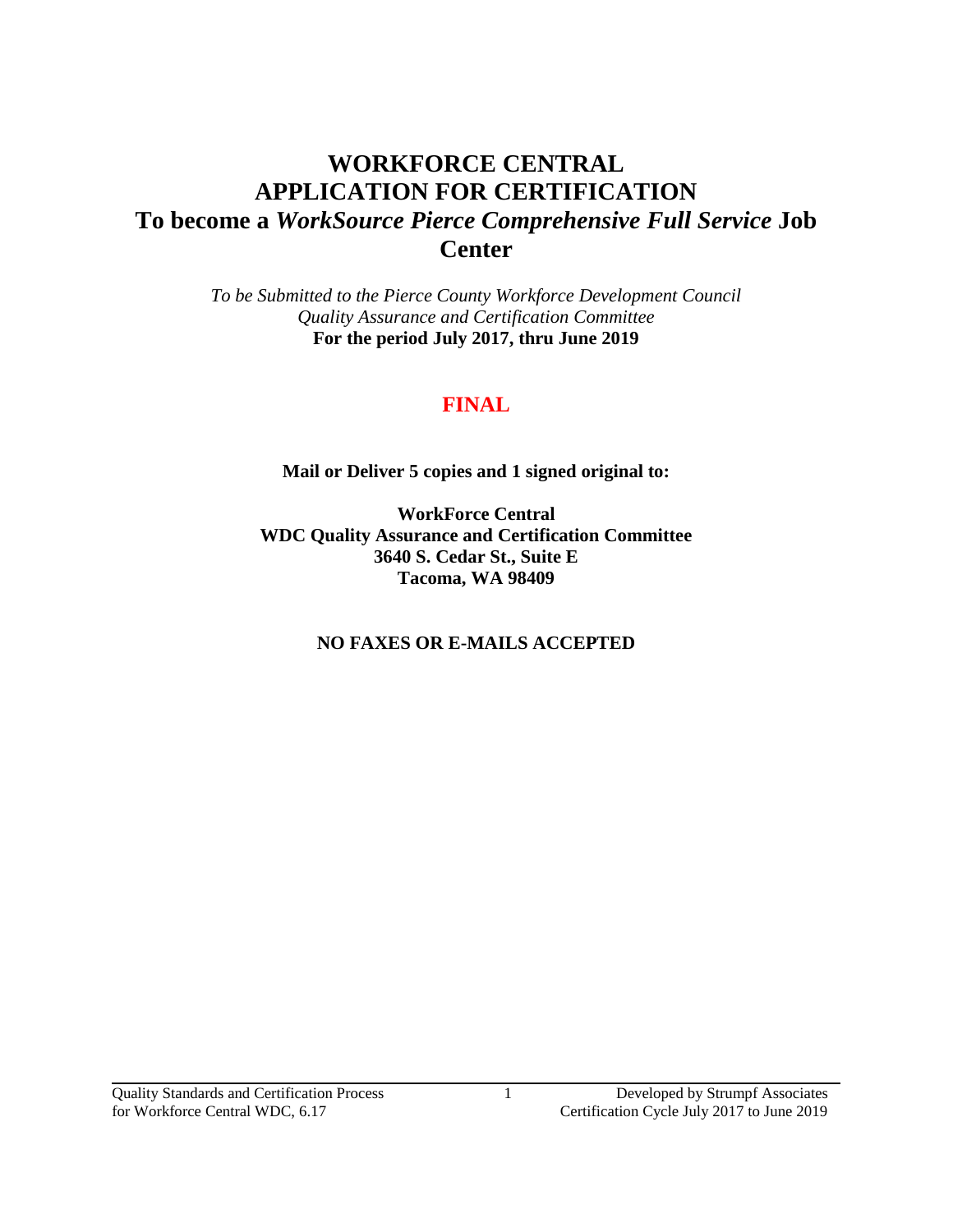# **PIERCE COUNTY WORKFORCE DEVELOPMENT COUNCIL (WDC) ASSURANCES**

The Pierce County WDC is committed to developing a system of *WorkSource Pierce* Job Centers and other system entry points that are known for the highest level of quality and that consistently exceed our customers' expectations for getting what they need when they need it. To ensure that any comprehensive full service job center, partner affiliate and connection satellite sites that displays our logo is a high performing and quality site, the WDC assures its customers of a rigorous certification process based on the following commitments:

- $\Box$  Local Partners must agree that certification is representational of the highest quality standards in the delivery of employment and training services.
- $\Box$  Based on this commitment, any entity wishing certification must be able to demonstrate processes and products that meet or exceed the following set of quality standards based upon Malcolm Baldrige Award criteria.
- Attainment of the standards and a rigorous certification process provides an assurance to the public that the certified site has attained a high standard of quality and consistently maintains that standard.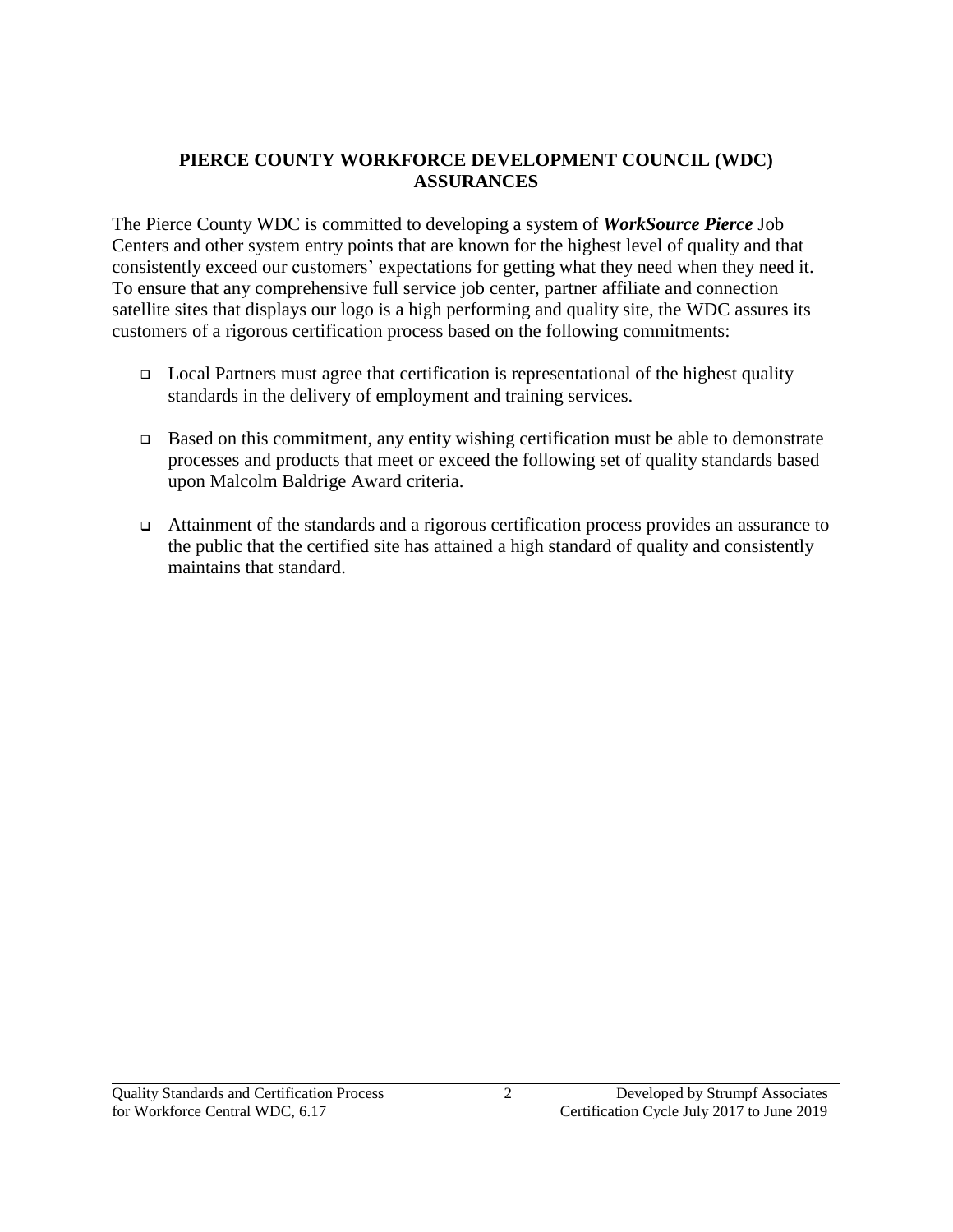# **APPLICATION PACKAGE**

# *WORKSOURCE PIERCE COMPREHENSIVE FULL SERVICE JOB*  **CENTER**

# **CERTIFICATION**

#### **Submitted by the following partners:**

|  | <u> 1989 - Jan James James, politik eta idazleari (h. 1982).</u>                                                     | 8.                                                                                                               |  |                                                           |
|--|----------------------------------------------------------------------------------------------------------------------|------------------------------------------------------------------------------------------------------------------|--|-----------------------------------------------------------|
|  | <u> 1989 - Johann Barbara, martxa alemaniar amerikan personal (h. 1989).</u>                                         | 9.                                                                                                               |  |                                                           |
|  | <u> La Carlo Carlo Carlo Carlo Carlo Carlo Carlo Carlo Carlo Carlo Carlo Carlo Carlo Carlo Carlo Carlo Carlo Car</u> | 10.                                                                                                              |  | <u> 1980 - Andrea Brand, amerikansk politik (d. 1980)</u> |
|  |                                                                                                                      |                                                                                                                  |  |                                                           |
|  | the contract of the contract of the contract of the contract of the contract of the contract of                      |                                                                                                                  |  |                                                           |
|  |                                                                                                                      |                                                                                                                  |  |                                                           |
|  |                                                                                                                      |                                                                                                                  |  |                                                           |
|  |                                                                                                                      |                                                                                                                  |  |                                                           |
|  |                                                                                                                      |                                                                                                                  |  |                                                           |
|  |                                                                                                                      |                                                                                                                  |  |                                                           |
|  | <u> 1989 - Johann Barbara, martin amerikan basar dan berasal dalam basa dalam basar dalam basar dalam basa dalam</u> |                                                                                                                  |  |                                                           |
|  |                                                                                                                      |                                                                                                                  |  |                                                           |
|  |                                                                                                                      |                                                                                                                  |  |                                                           |
|  | $\checkmark$                                                                                                         |                                                                                                                  |  |                                                           |
|  | $\checkmark$ Lead Partner Agency<br>Name and Address <b>Name and Address</b>                                         |                                                                                                                  |  |                                                           |
|  |                                                                                                                      | and the control of the control of the control of the control of the control of the control of the control of the |  |                                                           |
|  |                                                                                                                      |                                                                                                                  |  |                                                           |
|  |                                                                                                                      |                                                                                                                  |  |                                                           |
|  | V Contact Person:                                                                                                    |                                                                                                                  |  |                                                           |
|  | <b>Date Received:</b><br>$\checkmark$                                                                                |                                                                                                                  |  |                                                           |

Quality Standards and Certification Process 3 Developed by Strumpf Associates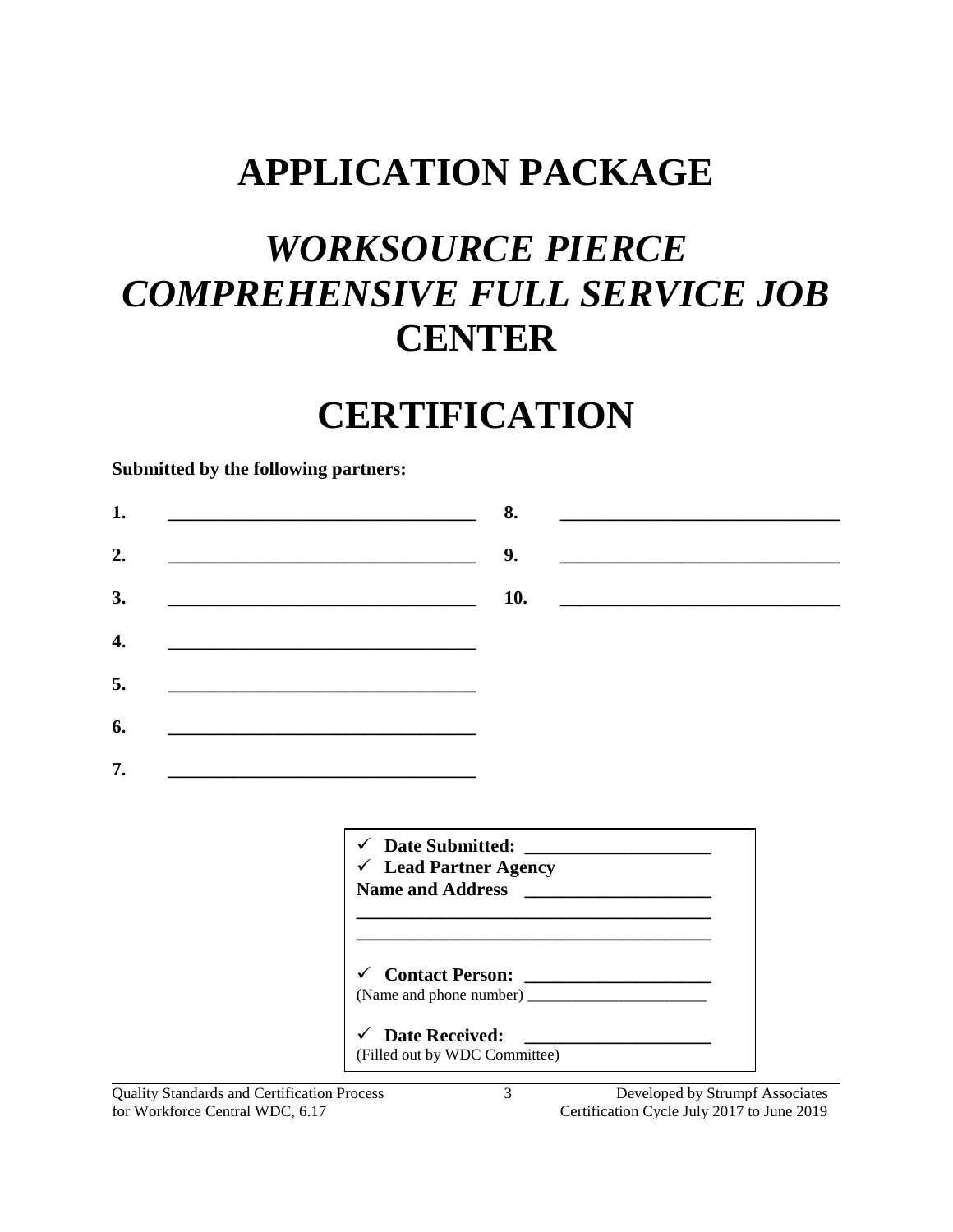# **Comprehensive Full Service Job Center Application for** *WorkSource* **Pierce Certification**

# *THE QUALITY STANDARDS*

The WDC has defined the following quality standards for a comprehensive full service job center. These standards define Quality for becoming designated as a *WorkSource Pierce* Job Center. To be identified as part of the *WorkSource Pierce* network, an entity must be certified as having processes and practices in place that meet or exceed these standards.

# **1. LEADERSHIP**

Leadership refers to the organization's senior executive and those reporting to that individual as well as other leaders in the organization. The leadership of the organization is directly involved in creating and sustaining values, organizational directions, performance expectations, and customer focus.

# **2. STRATEGIC PLANNING**

Strategic Planning covers how the organization sets strategic directions and determines key action plans, and how the plans are translated into an effective performance management system. Strategic planning refers to the goals and objectives for the next one to three years.

# **3. CUSTOMER AND MARKET FOCUS**

Customer satisfaction calls for the use of relevant data and information to establish the organization's performance as viewed by the customer. Customer and Market Focus addresses how the organization determines requirements and expectations of customers and how it determines their satisfaction.

# **4. INFORMATION AND ANALYSIS**

Information and Analysis focuses on the management and effectiveness of the use of data and information to support key processes and the organization's performance management system.

# **5. HUMAN RESOURCE DEVELOPMENT AND MANAGEMENT**

How the workforce is enabled to develop and utilize its full potential, aligned with the organization's performance objectives. Also, the organization's efforts to build and maintain an environment conducive to performance excellence, full participation, and personal and organizational growth.

# **6. PROCESS MANAGEMENT**

The key aspects of process management include customer-focused design, product and service delivery processes, support processes, and partnership processes. Examination of how the organization designs, introduces, produces, delivers, and improves goods and services is required. This standard also deals with how processes are effectively managed and improved to achieve better performance.

# **7. BUSINESS RESULTS**

This standard includes partner performance, human resource performance, and operational results. Results should include product, service and process performance measures. Human resource performance relates to employee development, and work systems and effectiveness. Partner results include how partners contribute to the organizations goals, how partners are selected and how performance is measured. Operational results address the key performance results that contribute to the organization's goals. Results of regulatory and legal requirements and audit results should be reported.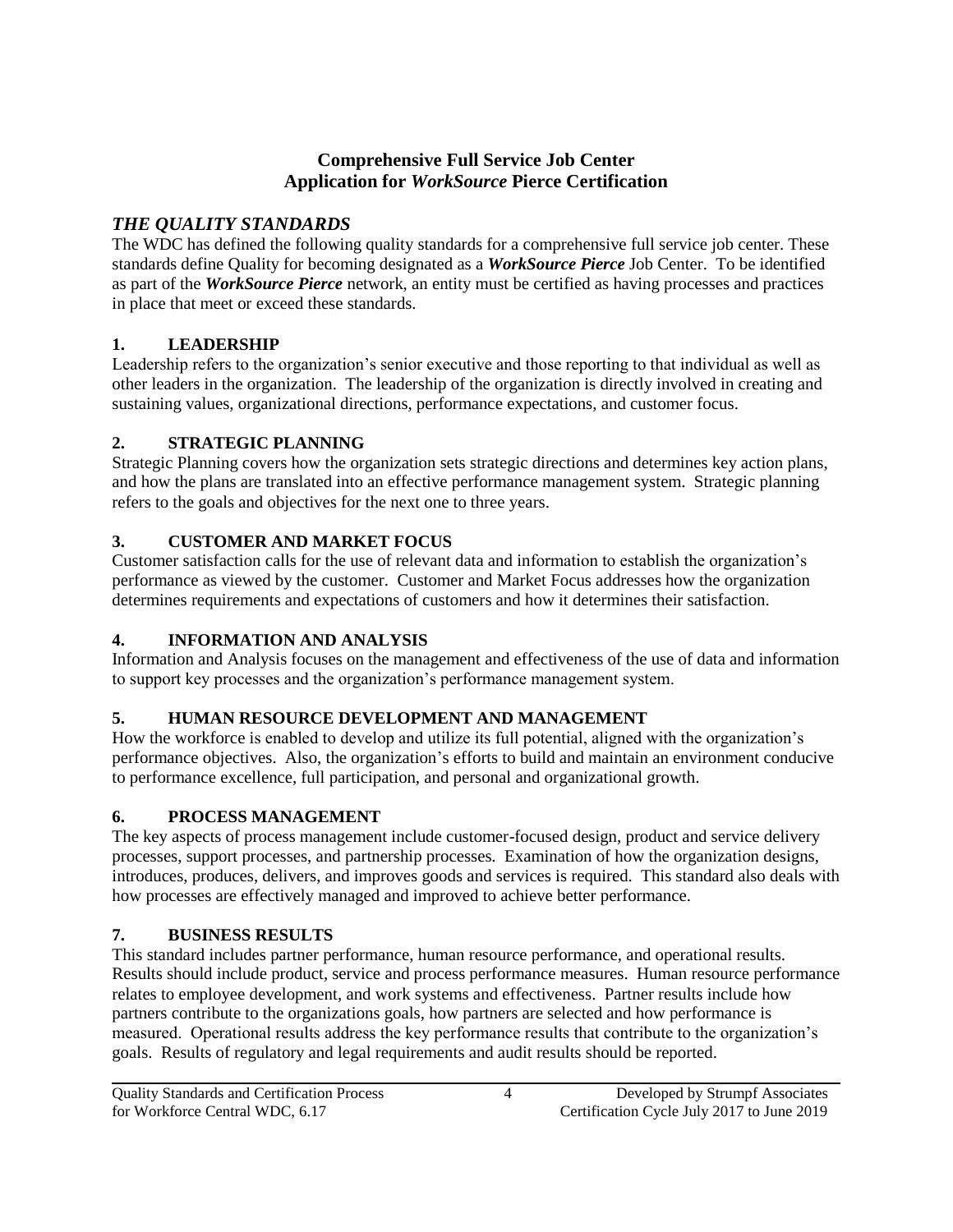# *WHO IS ELIGIBLE?*

Any public, private, for profit, not for profit organization delivering workforce development services is eligible to apply. This package is designed to assist each site in examining where they are regarding the quality criteria and to promote continuous improvement toward the criteria. The Workforce Development Council has a center certification system made up of three parts, certification of quality operational processes, performance excellence, and financial integrity.

# *THE PROCESS*

There is a three-step process for becoming certified as a *WorkSource* Pierce comprehensive full service job center**.** The first is a *Self-Evaluation.* The second is the completion of an *Application Process*. The third is an *On-Site Review.* These certification standards are set high. Support is available through training and technical assistance to assist those interested in achieving the required level of quality.

# **STEP ONE**

*Conduct a self-evaluation.* This self-evaluation is meant as a reflective exercise to assist an organization in understanding how far it may be from meeting or exceeding the standards. The self-evaluation should help an organization in answering the questions for the certification application and to know which strategies and processes may need to be put in place prior to submitting the application. A self-evaluation must be completed to be able to fill out the application format. However, your score on the self-evaluation does not accrue to any overall score. *DO NOT ATTACH YOUR SELF EVALUATION TO THE APPLICATION.*

**Using the enclosed Self-Evaluation tool, the site - as a team - is expected to discuss each of the certification criteria. During the discussion, the team will evaluate where on the continuum they fall. The Self-Evaluation Tool begins on page 8.**

# **STEP TWO**

*Complete the Application.* Based on the self-evaluation, each site is expected to complete the application package. This package describes the type of information needed to demonstrate where the site is against each criterion. You may provide other *relevant* information you find in your self-evaluation process. For each criterion, you must describe how you expect to continue to improve the quality of the processes used to meet the criterion. If you are below minimum on certain criteria, you are expected to address how you will reach minimum levels. If you are at minimum levels, you are expected to address how you will exceed them and what your continuous improvement strategy will be. If you are exceeding the minimum levels, you are expected to describe your continuous improvement strategies and ideas to continue to meet the criteria at high levels of performance.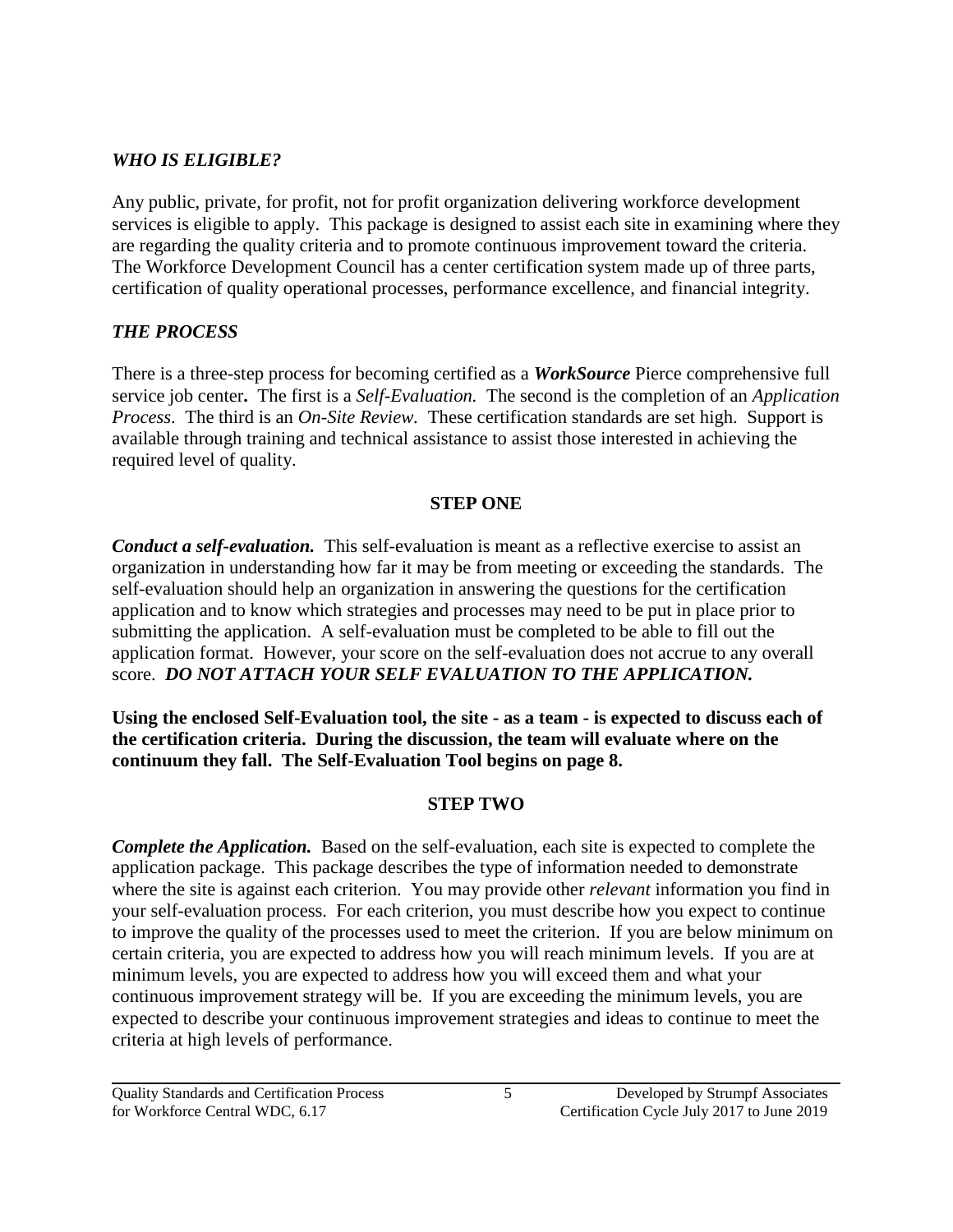**Complete the Application package by answering the questions related to each of the Quality Standards. The Application begins on page 22. Your application response should address each question for each standard specifically and in the order found in the application. Answers should be action-oriented, describing actions taken and future plans for improvements and innovation, data used, process owners (e.g., responsible parties), and tangible results to date, and expected future results. Often, the use of tables and graphs can be used in lieu of narrative. Applications should be no longer than a total of 50 pages, including appendices.**

You may submit the Application whenever you are ready. The application quarterly submission schedule can be found at [www.workforce-central.org/certification.](http://www.workforce-central.org/certification) Certification is an ongoing process that will start when the Application is received.

#### **STEP THREE**

*Application Review.* Upon receipt, the application package will be reviewed and rated by a trained evaluation team and a site visit will be scheduled **if the minimum criteria are met.** At the site visit, the team of reviewers will conduct an evaluation of the site to verify the information presented in the application and will interview the site team of partners and staff. The purpose of this approach is to ensure that the site will continue to strive to meet and exceed the criteria for certification over the next year.

# *THE RATING*

Descriptions of an organization's approach to each quality standard will be reviewed against:

- How it assists with improving performance, how the organization understands the link to outcome measures
- What continuous improvement strategies are in place to improve on the criteria
- How saturated throughout the organization (inclusive of the partners) the strategies are
- Demonstration of the use of data for each indicator.

Responses are evaluated from two perspectives: The **Indicator Item** requirements and the maturity of the approaches with regard to deployment, alignment and integration with respect to other organizational elements (i.e., strategic plan, performance management, overall operations), and strength of the improvement and organizational learning processes, as defined in the **Scoring Guidelines**.

Certification to become a designated *WorkSource* Pierce comprehensive full service job center will rely on the score received on the Application and the On-Site Review. Once the WDC Quality Assurance and Certification Committee makes a determination through the application process (e.g., written application review and site visit) that a site met or exceeded the requirements for certification, the WDC staff will provide information to the Review Team on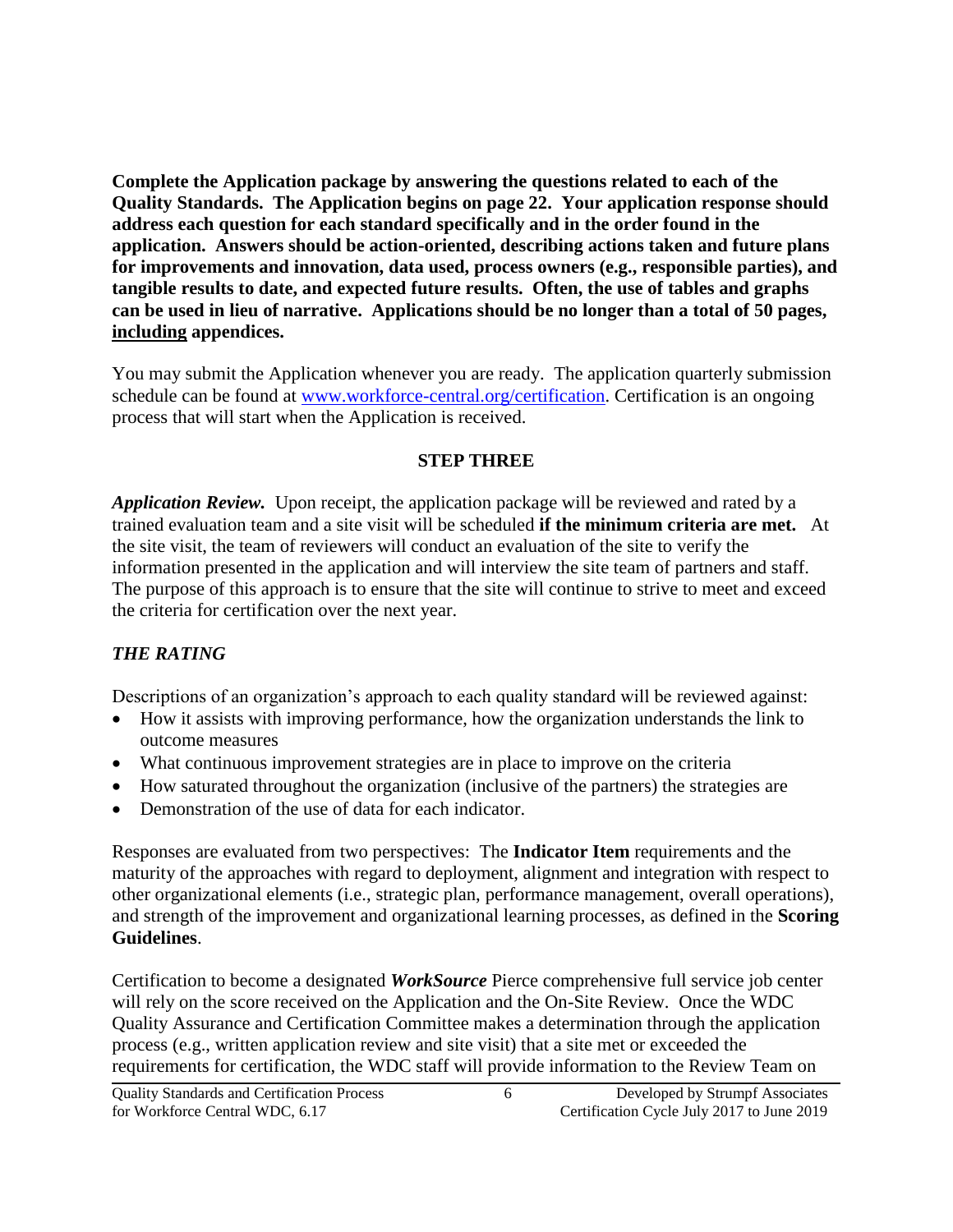whether there are any outstanding performance/fiscal or other corrective action issues. Depending on the severity of these issues, the site must address the areas prior to being certified. Certification as a *WorkSource* Pierce comprehensive center under this process will remain valid for two years. Centers will be eligible for re-certification between eighteen and twenty-two months after certification.

The Workforce Innovation and Opportunity Act (WIOA) vests the local Workforce Development Council, with the agreement of the chief elected official, the authority to designate or certify one-stop operators and to terminate for cause the eligibility of such operators.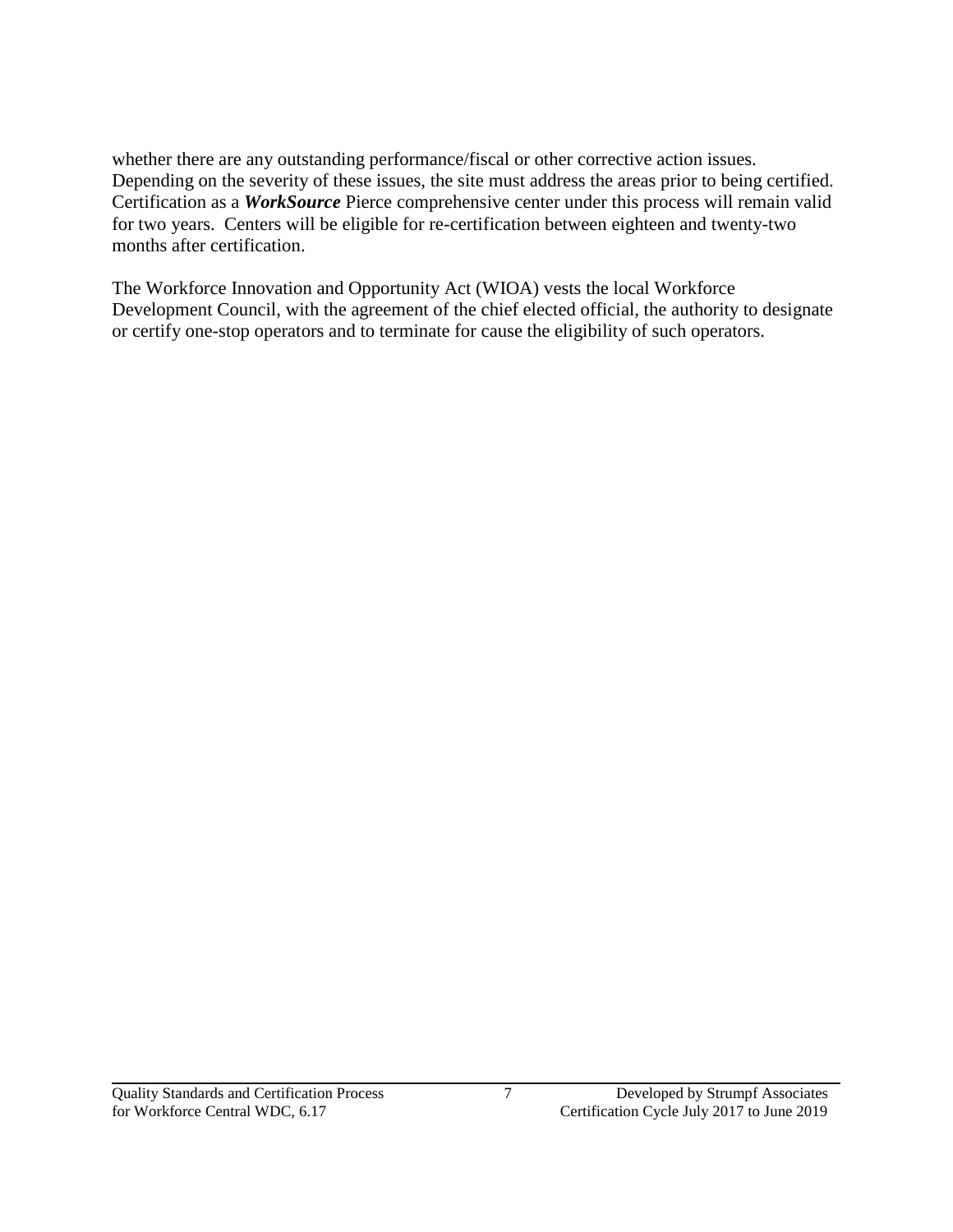# **STEP ONE SELF EVALUATION**

# **Instructions For Using The Self Evaluation Tool**

This self-evaluation is meant to assist your organization in understanding how to meet or exceed the Quality Standards established by the Pierce County Workforce Development Council. It is meant to be used as a reflective exercise. This self-evaluation should assist your organization in identifying which strategies and processes may need to be put in place to achieve the level of quality attainment required locally for certification as a *WorkSource* Pierce comprehensive full service job center. These standards are based upon the Malcolm Baldrige National Quality Standards and apply both to the One-Stop system (e.g. the individual organizations that are partners within the system) and to each *WorkSource* Pierce Center.

While you are assessing your Center against these standards, it is important to remain mindful that a Center is a physical facility which houses a variety of programs, service providers, and processes. It is *one* service delivery component of the larger workforce development system and, as such, is not disassociated from that larger system. Rather, evidence of the larger workforce development system and the integration of its products, processes, and standards into the *WorkSource* Pierce comprehensive full service job center is one of the quality criteria you will be evaluating. For the purpose of this self-evaluation at this point in time, **where the criteria refer to the Workforce Development System it should be interpreted to mean the actions**  and behaviors of the agencies that make up the Partnership. The definition of who makes up the system will continue to evolve.

Using the enclosed Self-Evaluation tool, the staff that manage, administrate, and deliver services through the Center are expected to discuss, as a team, each of the certification criteria. During the discussion, the team will evaluate where on the continuum you fall. For example: **0%-9%**

You have not or have barely begun to implement continuous improvement into your processes. You *lack a systemic approach* to the criteria. Your approach to quality is *entirely reactive*.

#### **10%-39%**

You have begun to implement continuous improvement in a few of your processes.

#### **40%-59%**

*Most* of your operations and people are affected by the criteria. You have implemented continuous improvement in a wide range of your processes in many parts of the Center.

#### **60%-89%**

You have implemented continuous improvement processes throughout virtually all of your organization, you are fully saturated.

#### **90%-100%**

You have world-class, sophisticated processes in all areas of your organization, and you continuously improve the processes themselves.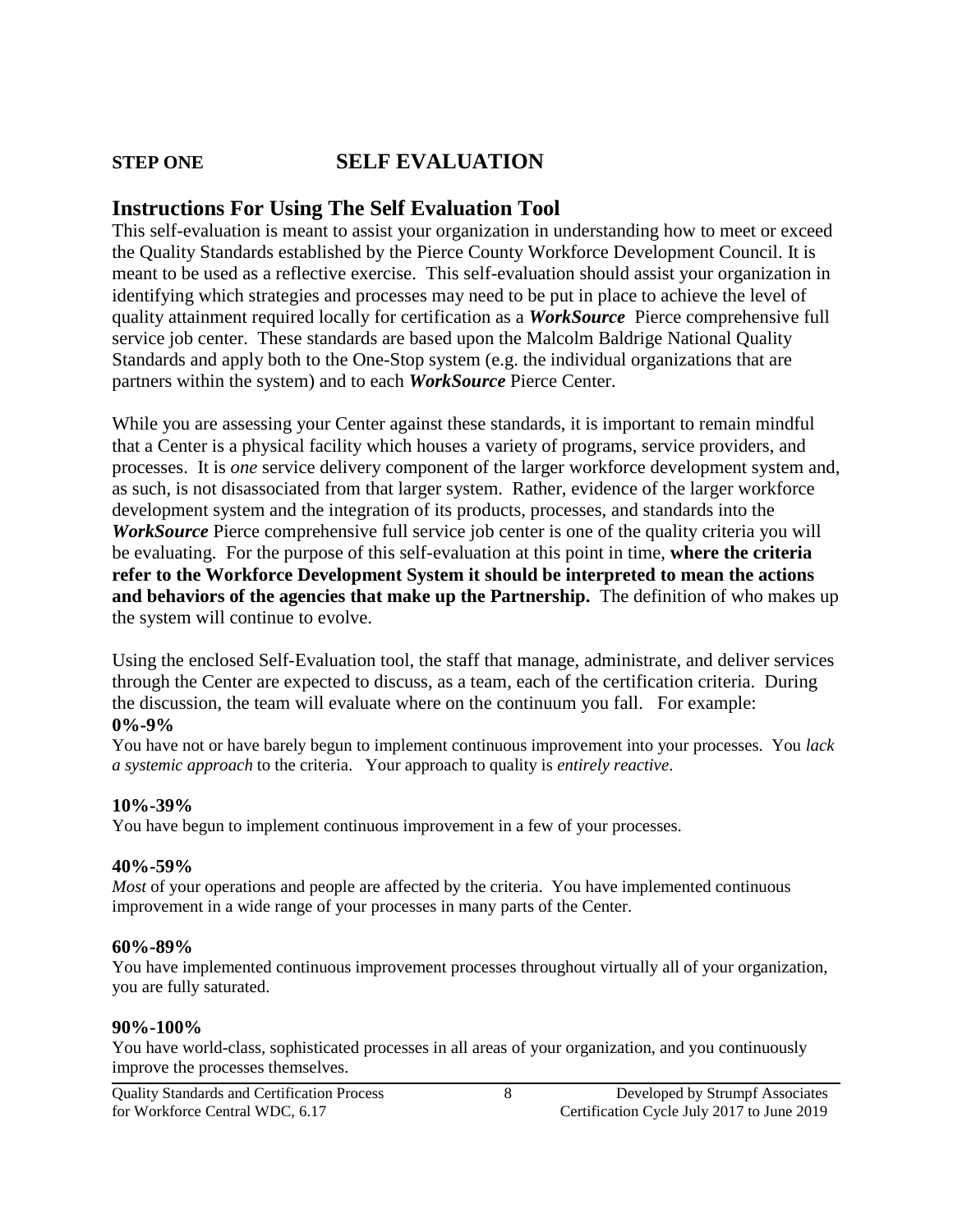The scoring process is a team approach. Each member of the team should score each of the indicators individually. Try to cite specific examples which assist in describing why you scored the way you did. Then, the team should discuss the individual scores and reach consensus on an overall score for that indicator.

In continuous improvement modes, you are never done with your improvement strategy. Having a score or a number to rate yourselves can be a distraction. Continuous improvement requires you to stop for a moment, make a mark quickly near where you think you are, then find ways to improve on that assessment. Constant progress is the goal. Your scores on the self-evaluation will help you to prioritize those areas you wish to improve upon.

Overall, the data will be used to make continuous quality improvements to the system's (which includes the center) delivery system in general and improvements to the system's delivery system as it affects the center (and affiliate sites).

Specifically, the purpose of the self-evaluation process is to:

- Prioritize areas for improvement at the Center,
- Identify the impacts of the system on the quality of the Center's processes and outcomes, *and*
- Develop a shared Action Plan for improvements, called a Continuous Quality Improvement (CQI) Plan.

Partner agencies may also use it to identify quality improvements required inside their individual agencies.

The team referenced above must be formed and become an ongoing team at the Center. This team (e.g., a CQI Team or any other name) is responsible for maintaining and improving quality over time, not just for the purposes of the application submission.

Refer to your self-evaluation and plans for improvement in your answers to any appropriate application question. *Attach your Quality Improvement Plan as part of the answer to question 4G in the Application.*

# **Effective Use of the Self-Assessment**

A self-assessment focused on organizational quality standards helps organizations assess whether they are developing and deploying a *sound, balanced and systematic* approach for running their organization. This self-assessment tool can help your organization and the programs designed to provide workforce development services meet research-based standards of organizational and program quality. The standards around which the self-assessment is organized reflect both current research and years of best practice experience from exemplary organizations.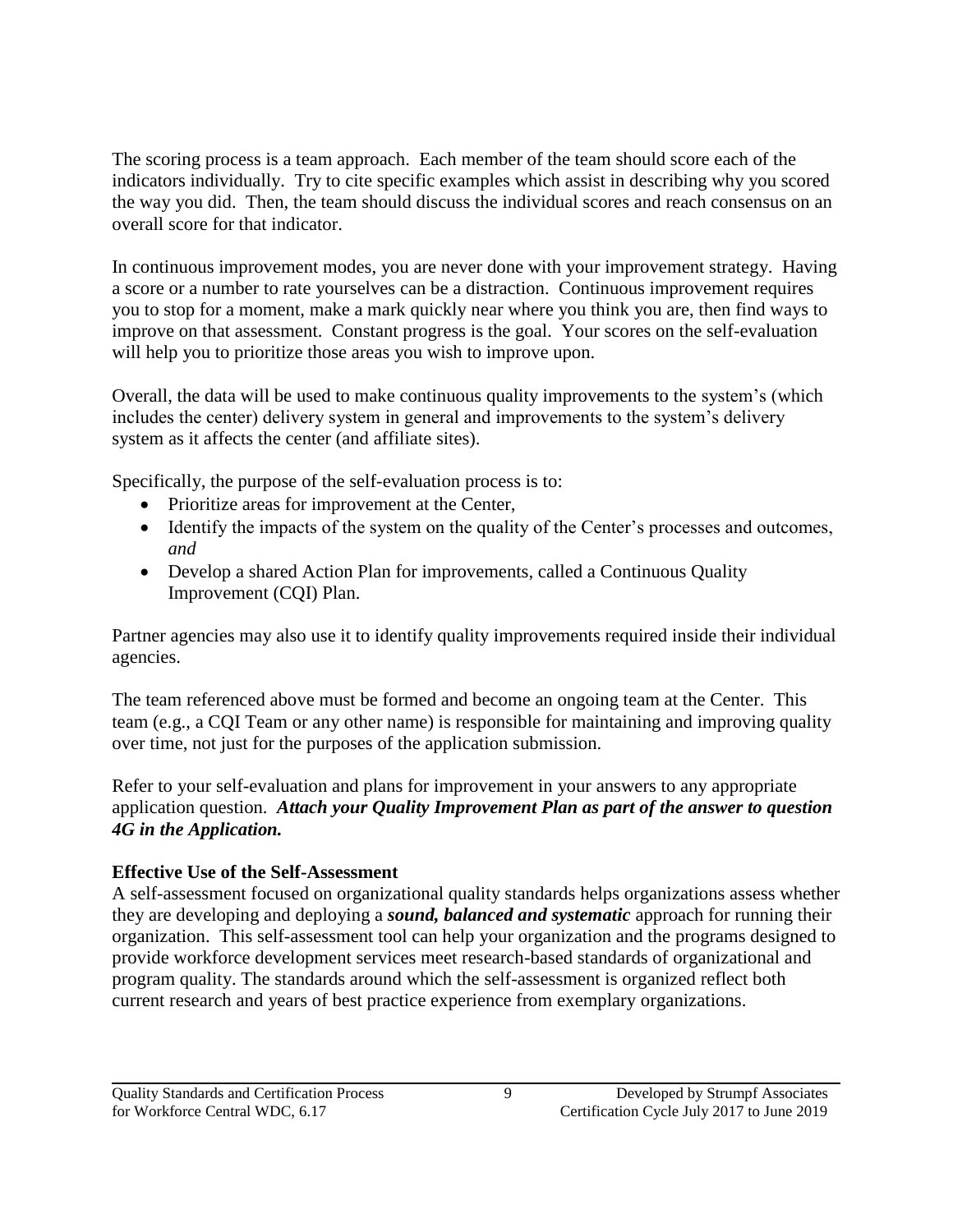# **Benefits of Self-Assessing**

- •Identify successes and opportunities for improvement
- •Jump-start a change initiative
- •Energize improvement initiatives
- •Energize the workforce
- •Focus your organization on common goals
- •Assess performance against the competition
- •Align resources with strategic objectives.

# **Audience**

Using the enclosed Self-Evaluation tool, the staff that manage, administrate, and deliver services for the organization are expected to discuss, as a team, each of the standards and indicators.

# **The Self-Assessment**

From the results of this organizational assessment, the partnership can determine its strengths and areas needing attention or improvement. This information can be used to develop strategies for organizational improvement. The Self-Assessment examines a program's strengths and opportunities for improvement in comparison to seven quality standards and sixty indicators.

# Indicators

Each of the seven standards has several "indicators" of quality. There is a difference between an **indicator** and a **practice**.

An **indicator** is a sign that leads one to believe that something else exists or is present. A **practice** is an activity, element, or structure in your program that provide evidence towards an indicator.

*"*The program engages business as active, valued contributors*"* **is an indicator** of the Quality Standard of process management.

*"We have an advisory group"* and *"businesses are on our board"* **are practices** that would provide evidence of meeting the indicator.

As you go through the Self Assessment, think about specific **practices**—activities, elements, or structures in your organization —that provide evidence toward each indicator.

The indicators are rather general for a reason—organizational systems are not "one size fits all" efforts. Each program or initiative designs activities appropriate for the community and customers it serves, its mission, and its resources. For example, not every quality workforce development organization has to have an advisory group made up of business. But every quality workforce organization must have activities that seek to create opportunities for businesses to be active and valued contributors to organizational processes and decision making.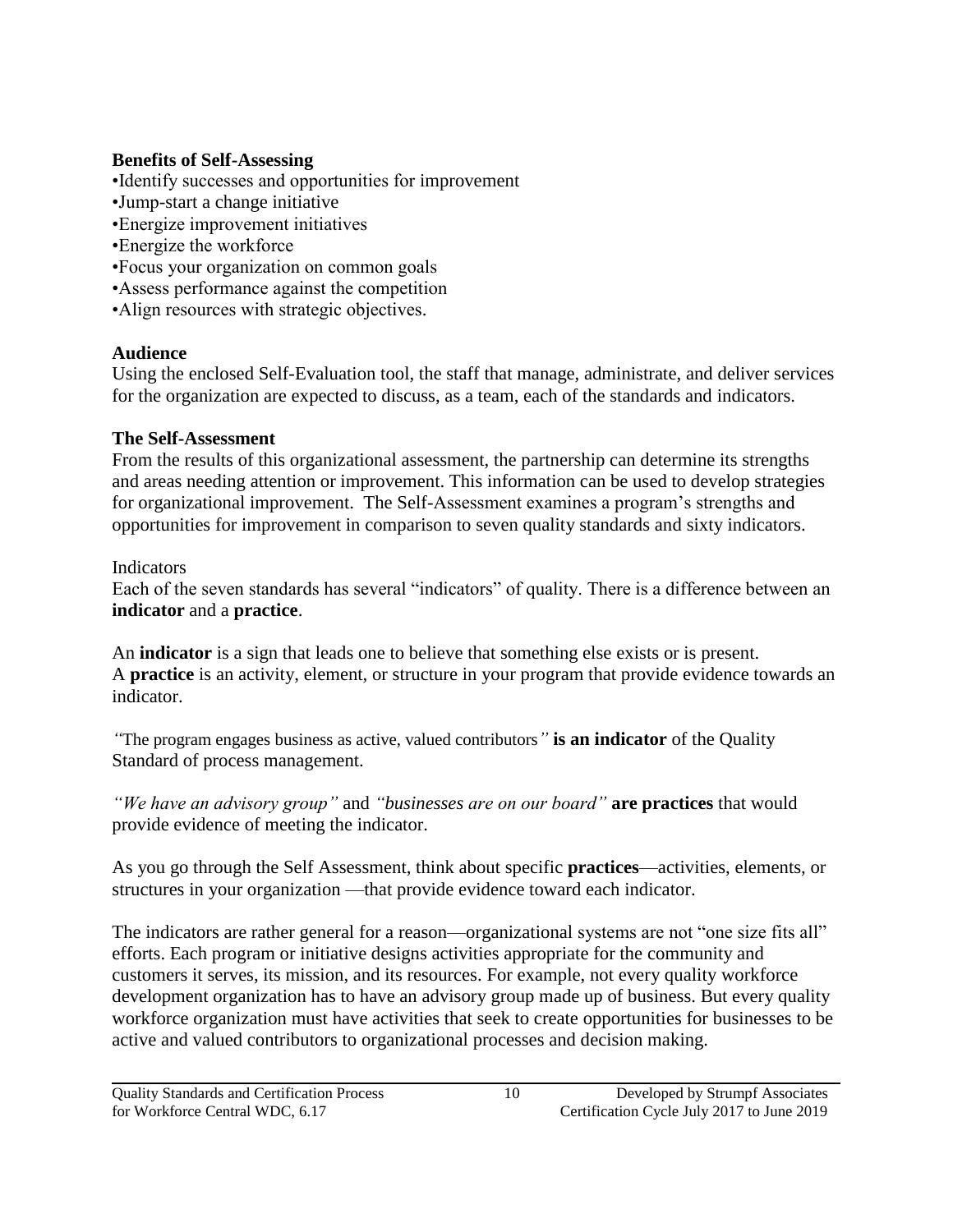# **SELF EVALUATION SCORING SHEET**

*Scoring refers to the process of identifying strengths and helps identify areas for improvement.*

| $0\%$ - $9\%$  | Represents that a systematic approach is entirely lacking. The<br>approach to quality may be entirely or largely reactive.<br>$\checkmark$ anecdotal only;<br>$\checkmark$ no system evident                                                                                                                                                                                                                                                                     |
|----------------|------------------------------------------------------------------------------------------------------------------------------------------------------------------------------------------------------------------------------------------------------------------------------------------------------------------------------------------------------------------------------------------------------------------------------------------------------------------|
| $10\% - 39\%$  | Represents that many of the organization's responses are reactive. It<br>reflects the beginnings of a systematic approach.<br>$\checkmark$ beginning of a systemic approach to addressing the primary purpose of<br>the indicator;<br>$\checkmark$ early stages of a transition from reacting to problems to preventing<br>problems;<br>$\checkmark$ very early stages of developing trend data;<br>$\checkmark$ data not reported for many of the key processes |
| $40\% - 59\%$  | Represents a sound approach for accomplishing the purposes<br>addressed in the criteria. There is an affect on most of the people and<br>operations addressed in this item.<br>beginnings of a CQI process in place<br>$\checkmark$ beginning to be deployed in pockets of the organization                                                                                                                                                                      |
| $60\%$ - 89%   | Represents learning, refinements, maturity, integration and<br>deployment are taking place.<br>√fact-based improvement process is in place;<br>$\checkmark$ approaches beginning to be saturated in all relevant areas and activities;<br>$\checkmark$ some trends and current performance are evaluated against relevant<br>comparison benchmark                                                                                                                |
| $90\% - 100\%$ | Represents saturation, e.g. the purpose of the item is integrated as part<br>of normal work.<br>$\checkmark$ fact-based improvement process is a key management tool;<br>$\checkmark$ clear evidence of improvements as a result of improvement cycles and<br>analysis;<br>$\checkmark$ fully saturated;<br>$\checkmark$ excellent improvement trends;<br>$\checkmark$ sustained excellent performance                                                           |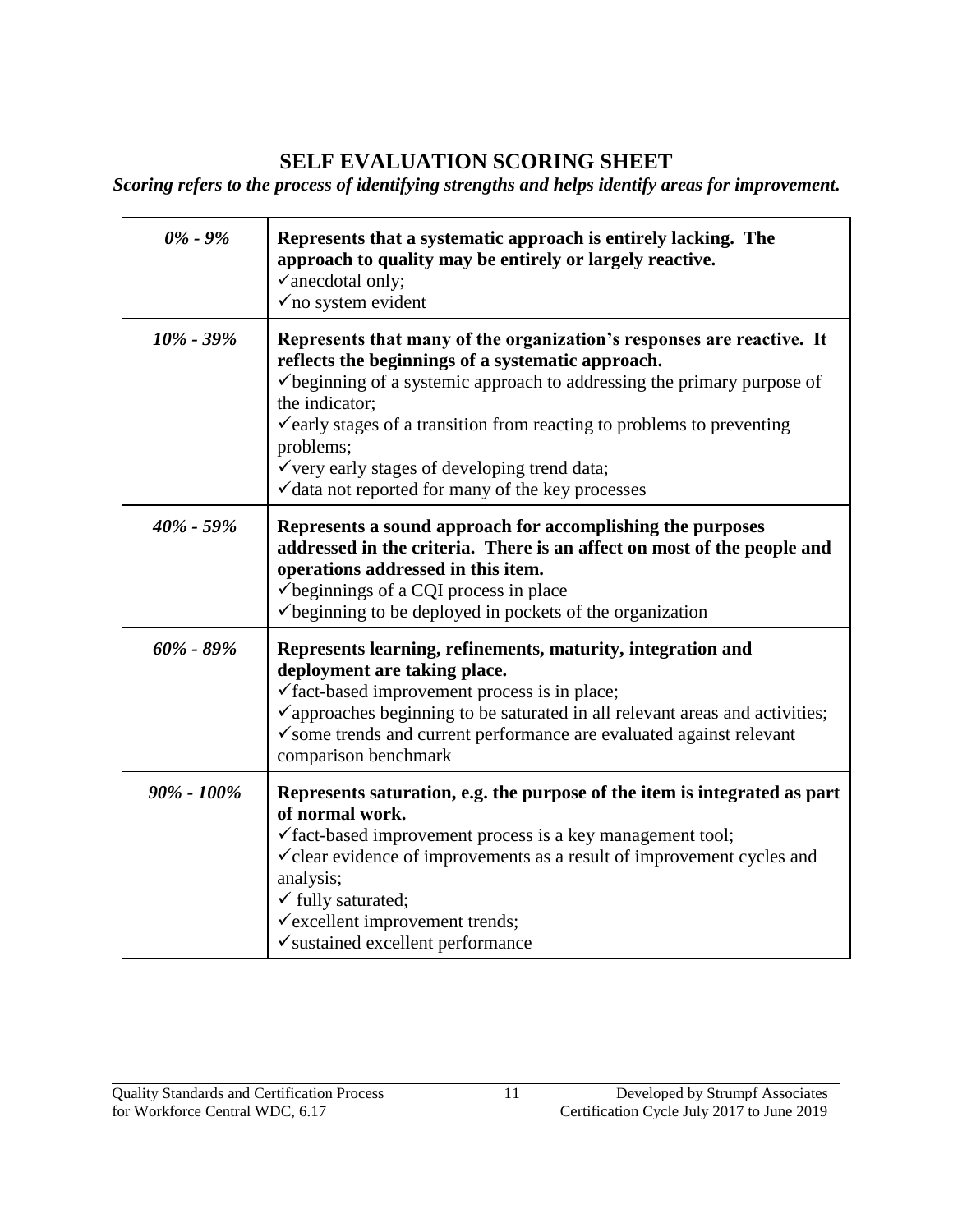#### *1. LEADERSHIP*

**Leadership refers to the organization's senior executive and those reporting to that individual, as well as other leaders in the organization. The leadership of the organization is directly involved in creating and sustaining values, organizational direction, performance expectations, and customer focus.**

**1.a**) There is a clear, well-articulated direction for the organization<sup>(1)</sup> that is consistently articulated by all leaders.

*Individual Score: \_\_\_\_\_\_\_ Consensus Score:\_\_\_\_\_\_\_*

*Notes: Use the space below to record strengths and weaknesses with regard to the indicator and the evidence you used.* 

**1.b)** Top Administrators are personally visible in efforts to learn about and focus on customers

*Individual Score: \_\_\_\_\_\_\_ Consensus Score:\_\_\_\_\_\_\_*

*Notes: Use the space below to record strengths and weaknesses with regard to the indicator and the evidence you used.* 

**1.c)** Leaders create an environment for empowerment, innovation, organizational agility, and organizational and employee learning.

*Individual Score: \_\_\_\_\_\_\_ Consensus Score:\_\_\_\_\_\_\_*

*Notes: Use the space below to record strengths and weaknesses with regard to the indicator and the evidence you used.* 

**1.d)** There is commitment of employee time to the CQI process

*Individual Score: \_\_\_\_\_\_\_ Consensus Score:\_\_\_\_\_\_\_*

*Notes: Use the space below to record strengths and weaknesses with regard to the indicator and the evidence you used.* 

 $\overline{a}$ 

<sup>1</sup> The term organization may be interpreted to mean the Center and/or the partners' home agencies. When the Center is referred to specifically, the indicator is meant to refer to the process that goes on inside the actual physical space of the Center. When the indicator refers to the **workforce system**, the indicator is meant to be evaluated in light of the entire set of agencies that make up the partnership, inclusive of the Center but not only at the Center.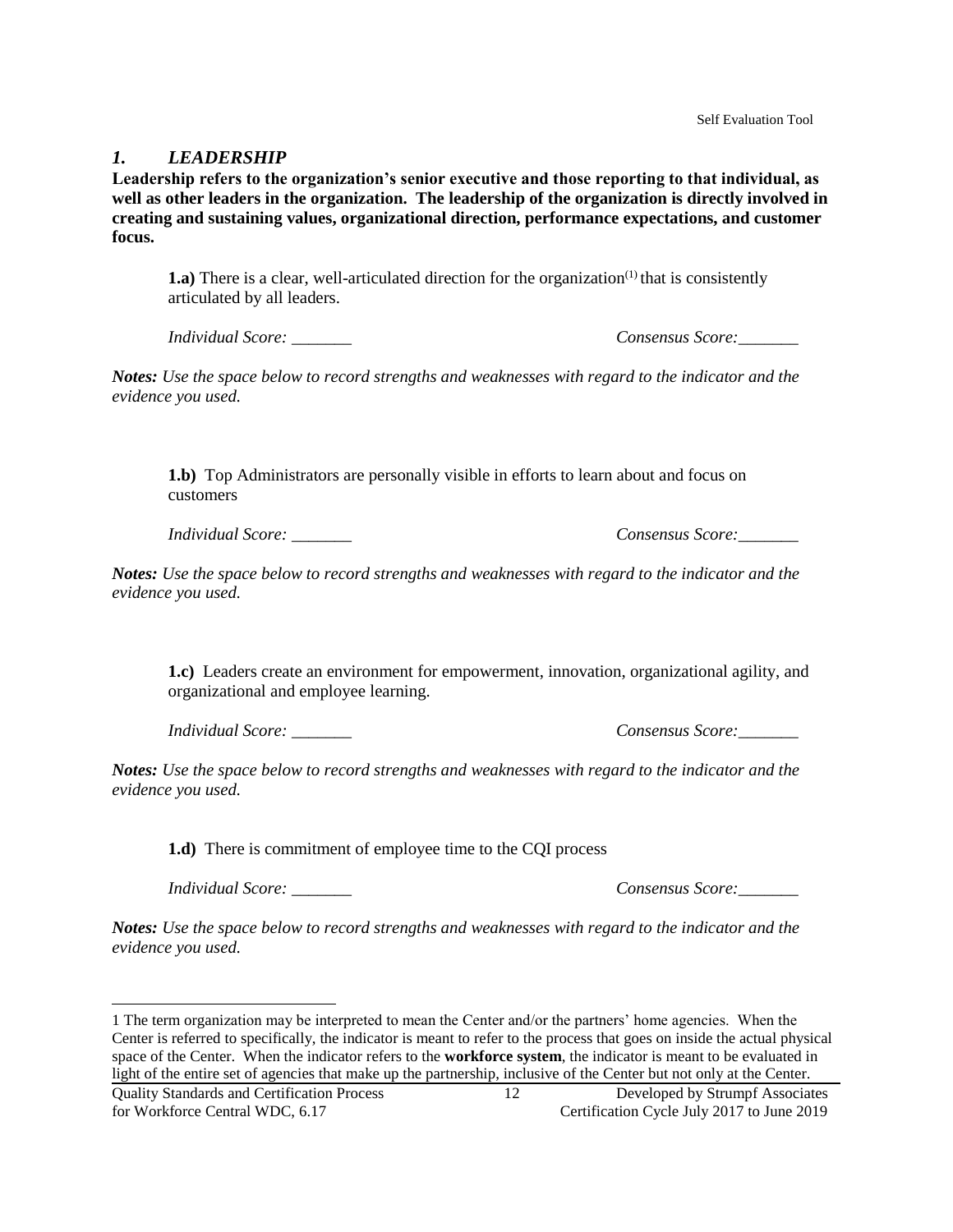#### *2. STRATEGIC PLANNING*

**How the organization sets strategic directions and determines key action plans. Also, how the plans are translated into an effective performance management system. Strategic planning refers to the goals and objectives for the next one to three years.**

**2.a)** There is a well-defined strategic plan with measurable objectives and an action plan.

*Individual Score: \_\_\_\_\_\_\_ Consensus Score:\_\_\_\_\_\_\_*

*Notes: Use the space below to record strengths and weaknesses with regard to the indicator and the evidence you used.* 

**2.b)** Staff at the Center know what the strategic plan requires of their daily work

*Individual Score: \_\_\_\_\_\_\_ Consensus Score:\_\_\_\_\_\_\_*

*Notes: Use the space below to record strengths and weaknesses with regard to the indicator and the evidence you used.* 

**2.c)** Each of the processes that underpin an integrated delivery system are operated in a consistent manner within and across agencies

*Individual Score:*  $\blacksquare$ 

*Notes: Use the space below to record strengths and weaknesses with regard to the indicator and the evidence you used.* 

**2.d)** All partners participated in the strategic planning process as well as staff from all levels of the organizations.

*Individual Score:*  $\blacksquare$ 

*Notes: Use the space below to record strengths and weaknesses with regard to the indicator and the evidence you used.* 

**2.e)** Staff within the Center can articulate what each agency does and how they do it against the strategic directions.

*Individual Score: \_\_\_\_\_\_\_ Consensus Score:\_\_\_\_\_\_\_*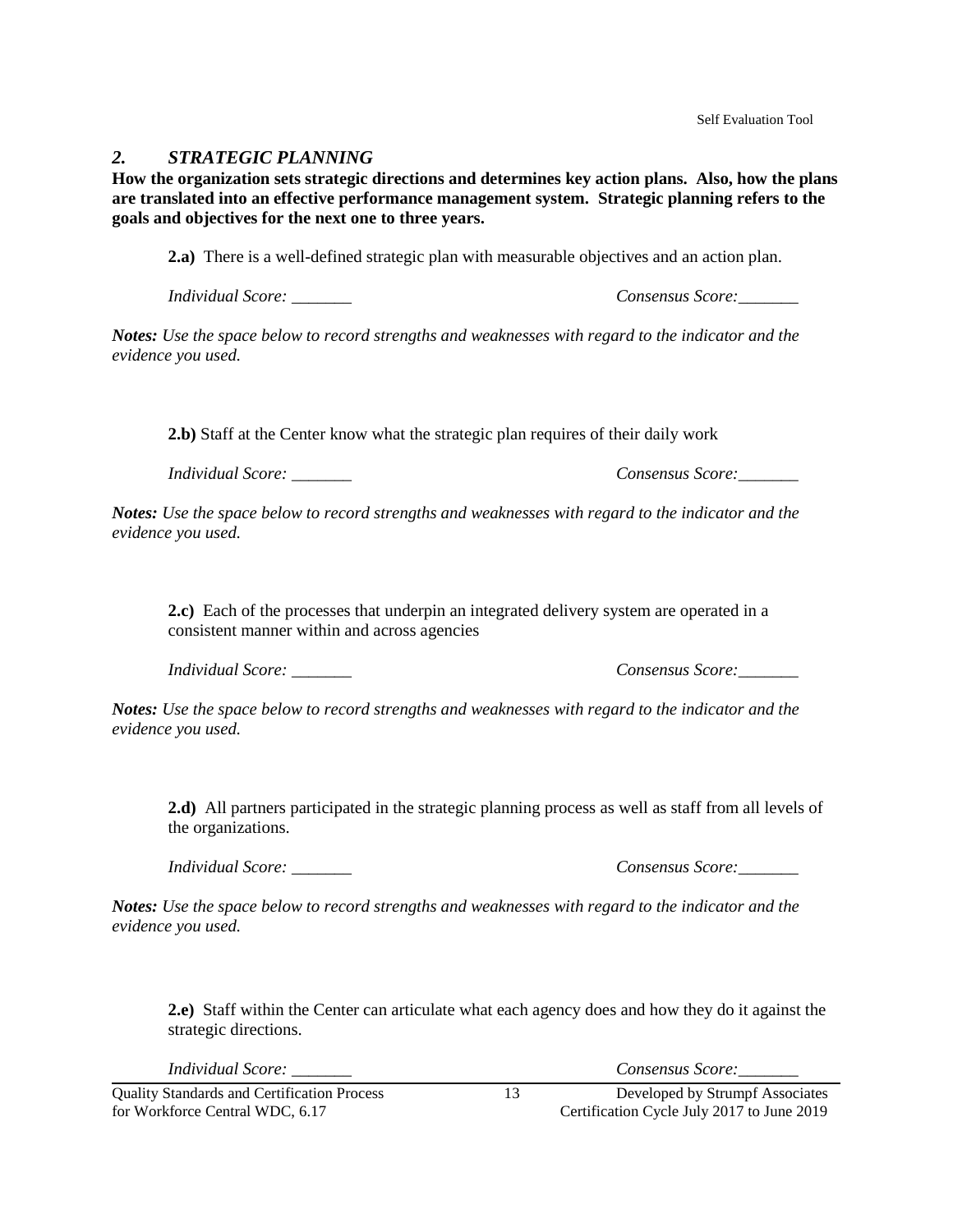*Notes: Use the space below to record strengths and weaknesses with regard to the indicator and the evidence you used.* 

**2.f)** Current customer and labor market data are used in strategic planning.

*Individual Score: \_\_\_\_\_\_\_ Consensus Score:\_\_\_\_\_\_\_*

*Notes: Use the space below to record strengths and weaknesses with regard to the indicator and the evidence you used.* 

**2.g)** The strategic plan is a living and constantly evolving document within the organization that is used to set and benchmark strategic direction and progress.

*Individual Score: \_\_\_\_\_\_\_ Consensus Score:\_\_\_\_\_\_\_*

*Notes: Use the space below to record strengths and weaknesses with regard to the indicator and the evidence you used.* 

**2.h)** Services are of consistent quality within the Center and across partner agencies and these services are built, revised, or abandoned based on customer needs and demographics.

*Individual Score: \_\_\_\_\_\_\_ Consensus Score:\_\_\_\_\_\_\_*

*Notes: Use the space below to record strengths and weaknesses with regard to the indicator and the evidence you used.* 

#### *3. CUSTOMER AND MARKET FOCUS*

**Customer satisfaction calls for the use of relevant data and information to establish the organization's performance as viewed by the customer. How the organization determines requirements and expectations of customers and how it determines their satisfaction.**

**3.a)** The workforce development system determines customer requirements, expectations, and preferences through varied data collection mechanisms

*Individual Score: \_\_\_\_\_\_\_ Consensus Score:\_\_\_\_\_\_\_*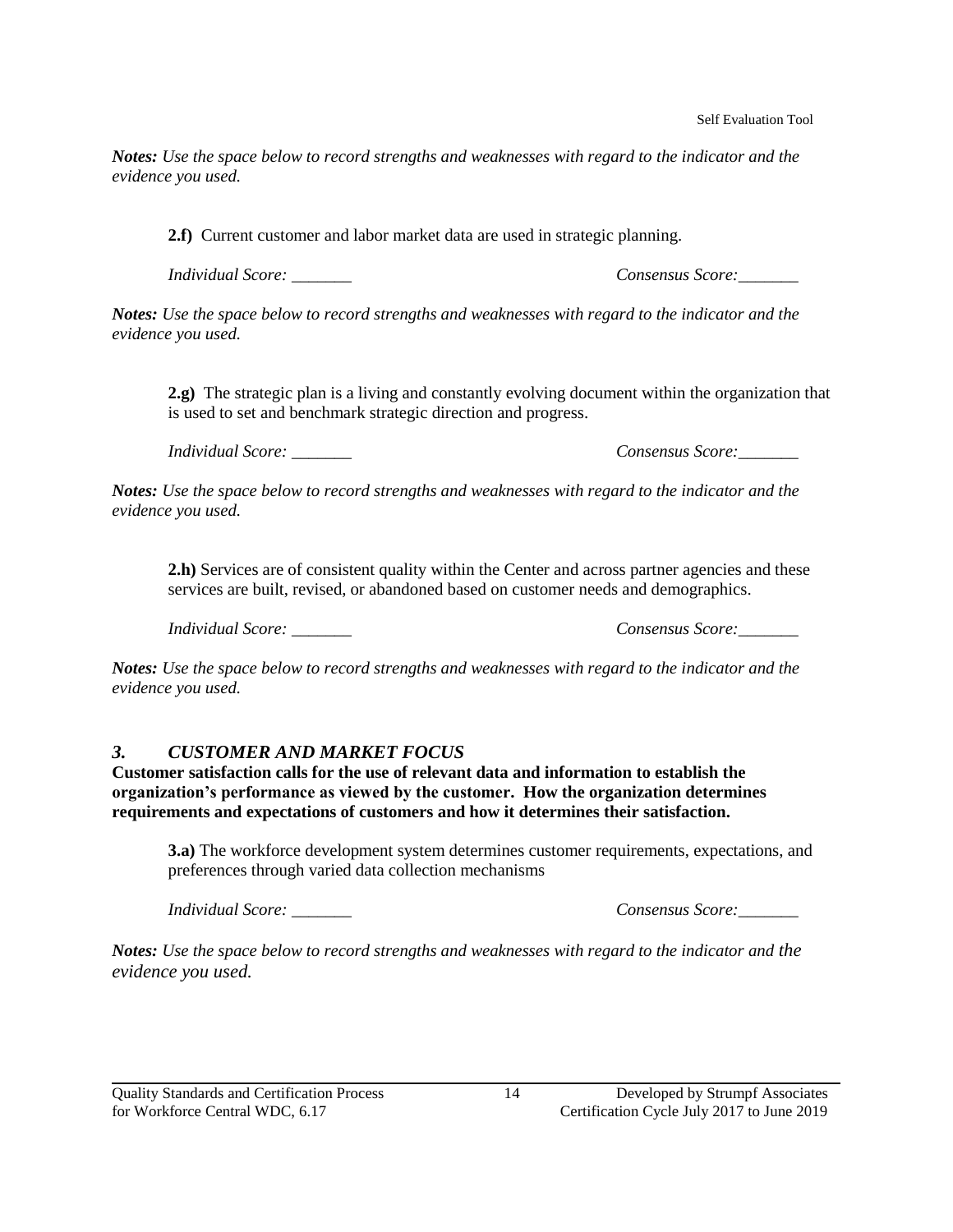Self Evaluation Tool

**3.b)** The Center has a variety of methods for listening to our customers (jobseekers **and**  businesses, as well as any others identified by the Center) and we consistently determine their key requirements thru these methods.

*Individual Score: \_\_\_\_\_\_\_ Consensus Score:\_\_\_\_\_\_\_*

*Notes: Use the space below to record strengths and weaknesses with regard to the indicator and the evidence you used.* 

**3.c)** The workforce development system enhances the satisfaction of its customers by reducing the number of handoffs and ensuring the referrals are accurate the first time

*Individual Score:*  $\blacksquare$ 

*Notes: Use the space below to record strengths and weaknesses with regard to the indicator and the evidence you used.* 

**3.d** The Center has a complaint management process and complaints are resolved effectively and promptly.

*Individual Score: \_\_\_\_\_\_\_ Consensus Score:\_\_\_\_\_\_\_*

*Notes: Use the space below to record strengths and weaknesses with regard to the indicator and the evidence you used.* 

**3.e)** The workforce development system enhances the satisfaction of its customers by reducing the redundancies in data collection

*Individual Score: \_\_\_\_\_\_\_ Consensus Score:\_\_\_\_\_\_\_*

*Notes: Use the space below to record strengths and weaknesses with regard to the indicator and the evidence you used.* 

**3.f)** The Center links its customer satisfaction data to the strategic planning process.

*Individual Score: \_\_\_\_\_\_\_ Consensus Score:\_\_\_\_\_\_\_*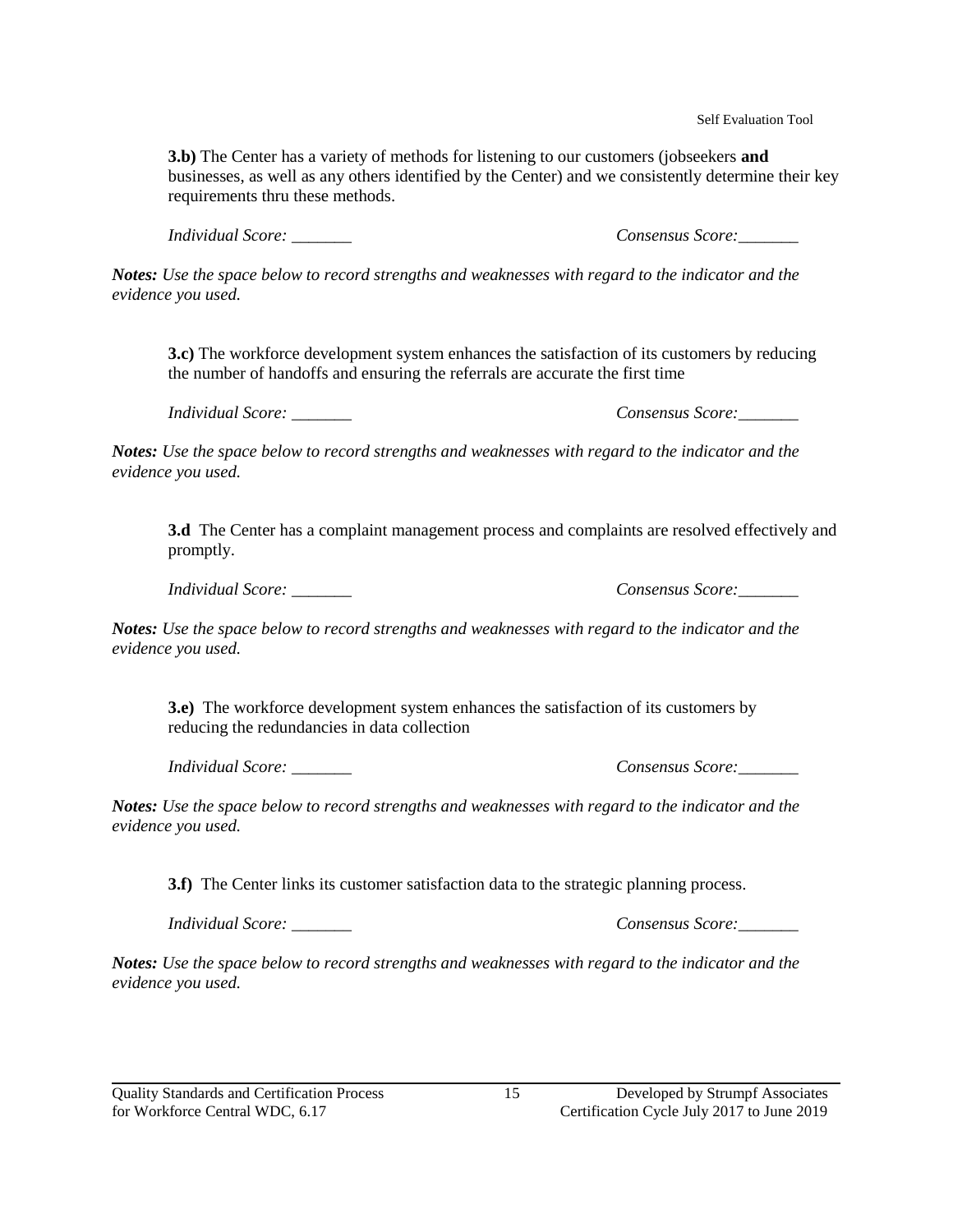**3.g)** The Center meets customer expectations by ensuring that staff are certified in the competencies for becoming a workforce development professional.

*Individual Score: \_\_\_\_\_\_\_ Consensus Score:\_\_\_\_\_\_\_*

*Notes: Use the space below to record strengths and weaknesses with regard to the indicator and the evidence you used.* 

**3.h)** Customer satisfaction demonstrates improvement over time.

*Individual Score: \_\_\_\_\_\_\_ Consensus Score:\_\_\_\_\_\_\_*

*Notes: Use the space below to record strengths and weaknesses with regard to the indicator and the evidence you used.* 

**3.i)** All core services of all partners are available or conveniently accessible at the one-stop.

*Individual Score: \_\_\_\_\_\_\_ Consensus Score:\_\_\_\_\_\_\_*

*Notes: Use the space below to record strengths and weaknesses with regard to the indicator and the evidence you used.* 

**3.j)** The business customer is provided qualified applicants each and every time.

*Individual Score:*  $\blacksquare$ 

*Notes: Use the space below to record strengths and weaknesses with regard to the indicator and the evidence you used.* 

#### *4. INFORMATION AND ANALYSIS*

**The management and effectiveness of the use of data and information to support key processes and the organization's performance management system.**

**4.a)** The system continuously uses data and information to evaluate itself and improve performance

*Individual Score: \_\_\_\_\_\_\_ Consensus Score:\_\_\_\_\_\_\_*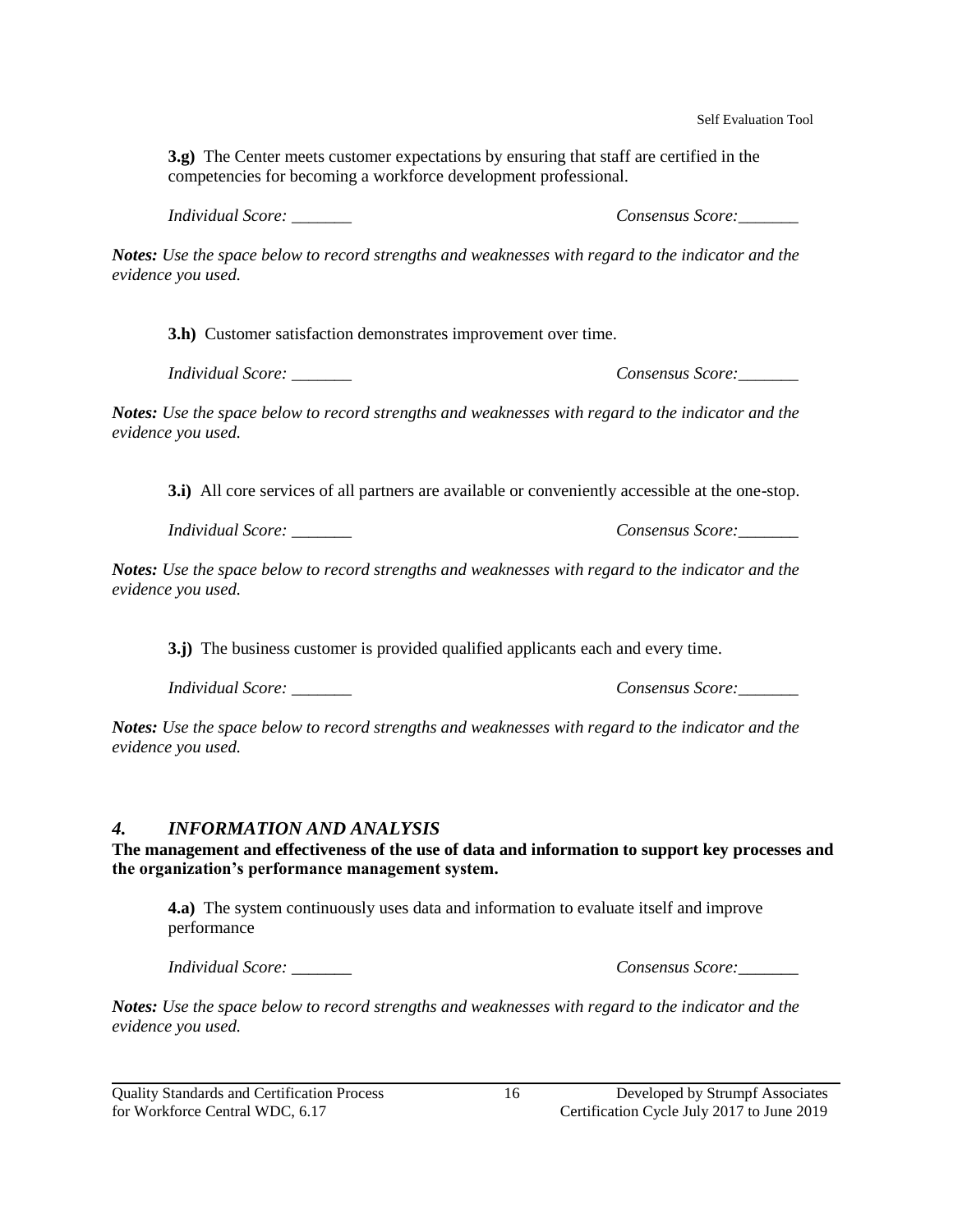Self Evaluation Tool

**4.b)** Decisions about what data to collect are guided by consistent criteria

*Individual Score: \_\_\_\_\_\_\_ Consensus* 

*Score:\_\_\_\_\_\_\_\_\_\_\_\_*

*Notes: Use the space below to record strengths and weaknesses with regard to the indicator and the evidence you used.* 

**4.c)** Data is reliable

*Individual Score: \_\_\_\_\_\_\_ Consensus Score:\_\_\_\_\_\_\_*

*Notes: Use the space below to record strengths and weaknesses with regard to the indicator and the evidence you used.* 

**4.d)** Data is immediately available to the Center staff who needs it to make decisions about work processes

*Individual Score: \_\_\_\_\_\_\_ Consensus Score:\_\_\_\_\_\_\_*

*Notes: Use the space below to record strengths and weaknesses with regard to the indicator and the evidence you used.* 

**4.e)** Benchmarks are established against world class systems similar to ours.

*Individual Score: \_\_\_\_\_\_\_ Consensus Score:\_\_\_\_\_\_\_*

*Notes: Use the space below to record strengths and weaknesses with regard to the indicator and the evidence you used.* 

**4.f)** Hardware and software systems are reliable and user friendly for external customers to access information and for internal customers to readily access information.

*Individual Score: \_\_\_\_\_\_\_ Consensus Score:\_\_\_\_\_\_\_*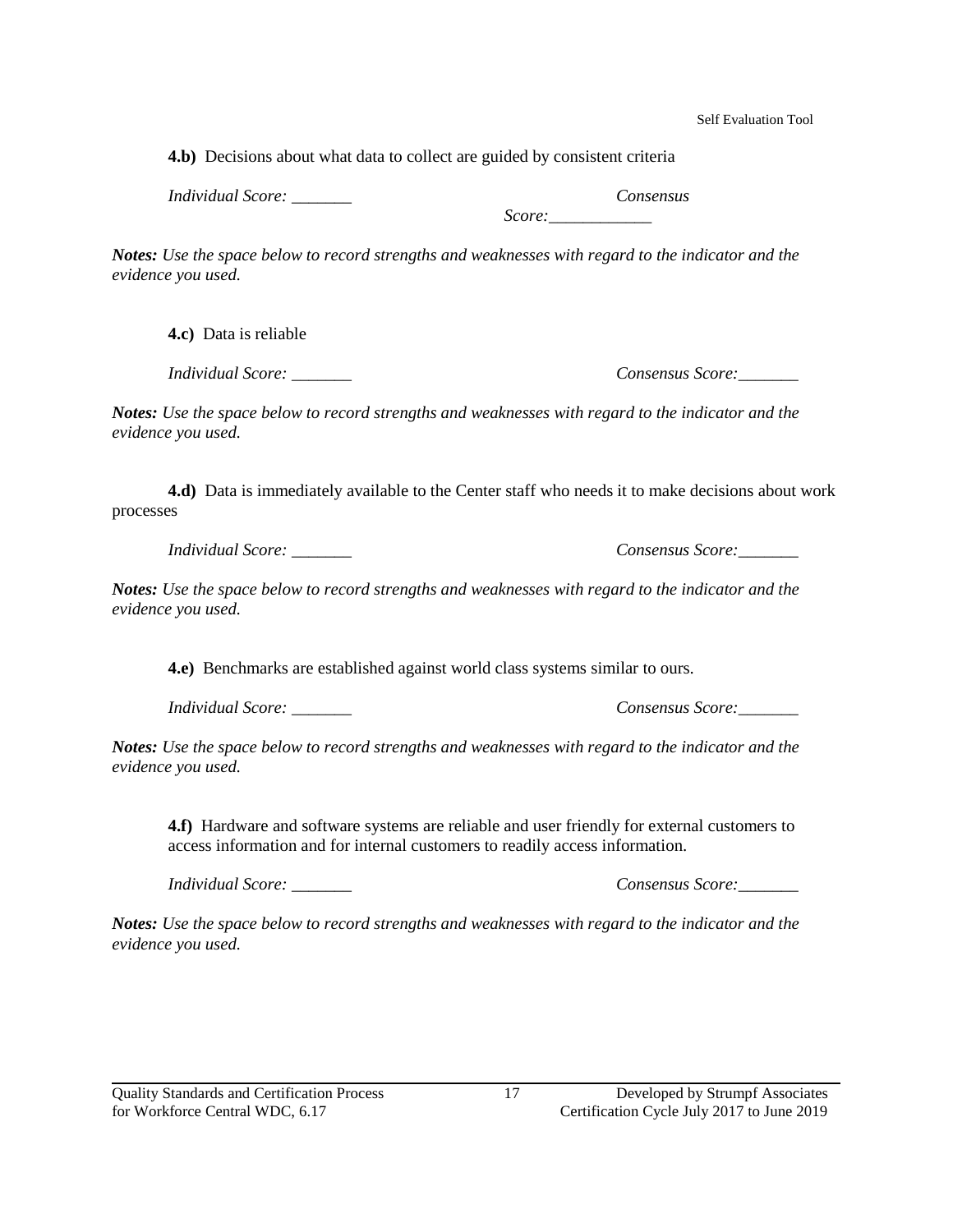#### *5. HUMAN RESOURCE DEVELOPMENT AND MANAGEMENT*

**How the workforce is enabled to develop and utilize its full potential, aligned with the organization's performance objectives. Also, the organization's efforts to build and maintain an environment conducive to performance excellence, full participation, and personal and organizational growth.**

**5.a)** All staff at the center is held accountable for high performance and maintaining a customer and business focus.

*Individual Score: \_\_\_\_\_\_\_ Consensus Score:\_\_\_\_\_\_\_*

*Notes: Use the space below to record strengths and weaknesses with regard to the indicator and the evidence you used.* 

**5.b)** Work is designed, organized and managed to promote team based problem solving and decision-making.

*Individual Score: \_\_\_\_\_\_\_ Consensus Score:\_\_\_\_\_\_\_*

*Notes: Use the space below to record strengths and weaknesses with regard to the indicator and the evidence you used.* 

**5.c)** Work is designed, organized and managed to promote empowered employees.

*Individual Score: \_\_\_\_\_\_\_ Consensus Score:\_\_\_\_\_\_\_*

*Notes: Use the space below to record strengths and weaknesses with regard to the indicator and the evidence you used.* 

**5.d)** Center employee knowledge and skills are certified using the competencies for a workforce professional.

*Notes: Use the space below to record strengths and weaknesses with regard to the indicator and the evidence you used.* 

**5.e)** Employees demonstrate respect and value of each other's knowledge and skills within the Center.

*Individual Score: \_\_\_\_\_\_\_ Consensus Score:\_\_\_\_\_\_\_*

*Individual Score: \_\_\_\_\_\_\_ Consensus Score:\_\_\_\_\_\_\_*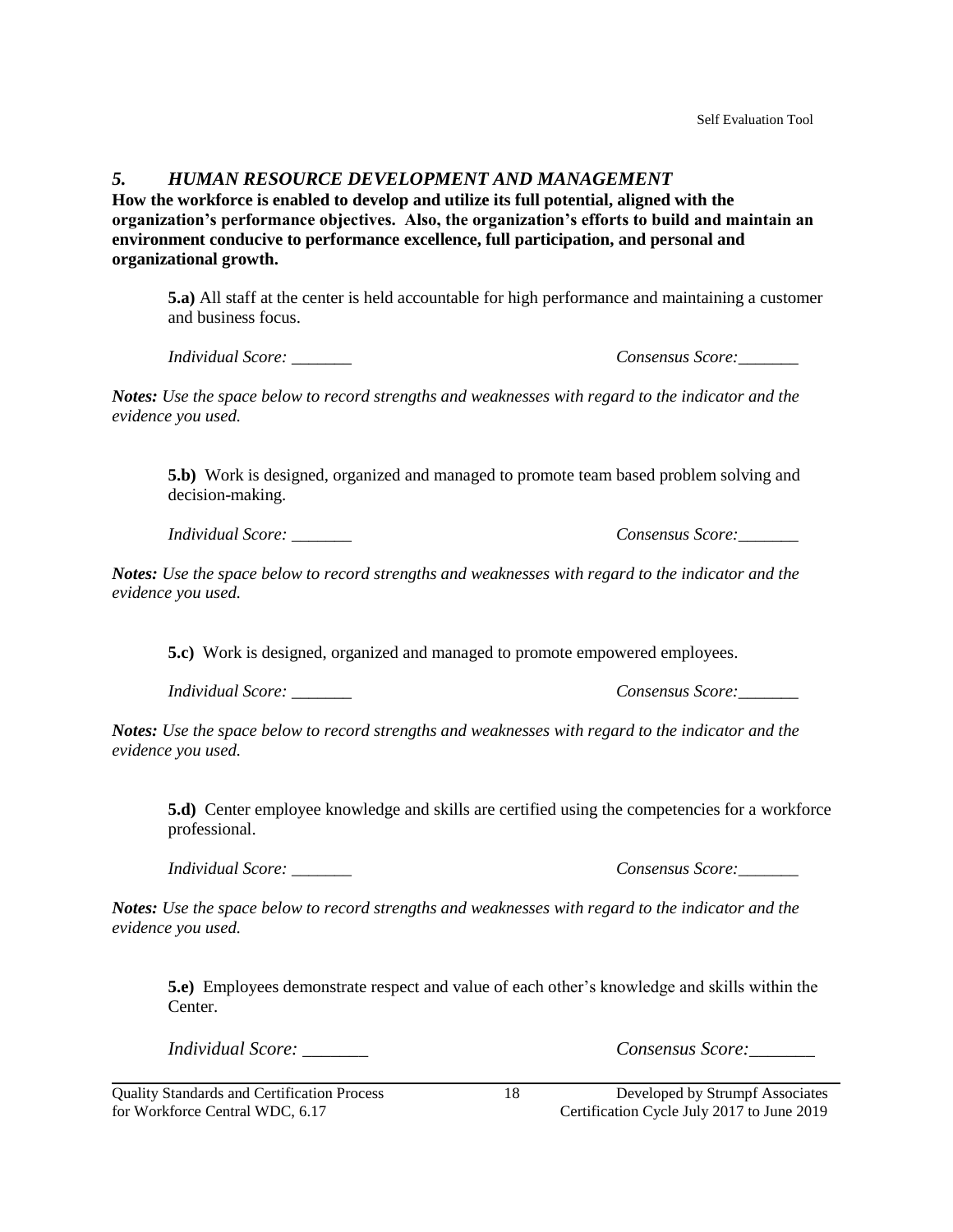*Notes: Use the space below to record strengths and weaknesses with regard to the indicator and the evidence you used.* 

**5.f)** All Center staff actively participate in and maintain specified professional standards for workforce professionals.

*Individual Score: \_\_\_\_\_\_\_ Consensus Score:\_\_\_\_\_\_\_*

*Notes: Use the space below to record strengths and weaknesses with regard to the indicator and the evidence you used.* 

**5.g)** Partner staff, where appropriate, actively participate in development of and maintain professional standards for workforce professionals.

*Individual Score:*  $\blacksquare$ 

*Notes: Use the space below to record strengths and weaknesses with regard to the indicator and the evidence you used.* 

#### *6. PROCESS MANAGEMENT*

**The key aspects of process management include: customer-focused design, product and service delivery processes, support processes, and partnership processes. Examination of how the organization designs, introduces, produces, delivers, and improves goods and services is required as well asa review of how processes are effectively managed and improved to achieve better performance.**

**6.a)** We have identified our key (core) business process for growth and success.

*Individual Score: \_\_\_\_\_\_\_ Consensus Score:\_\_\_\_\_\_\_*

*Notes: Use the space below to record strengths and weaknesses with regard to the indicator and the evidence you used.* 

**6.b)** We regularly improve our business processes to achieve better performance and to keep them current with organizational needs and directions.

*Individual Score: \_\_\_\_\_\_\_ Consensus Score:\_\_\_\_\_\_\_*

*Notes: Use the space below to record strengths and weaknesses with regard to the indicator and the evidence you used.* 

**6.c)** Improvements are shared and consistently applied across other organizational units and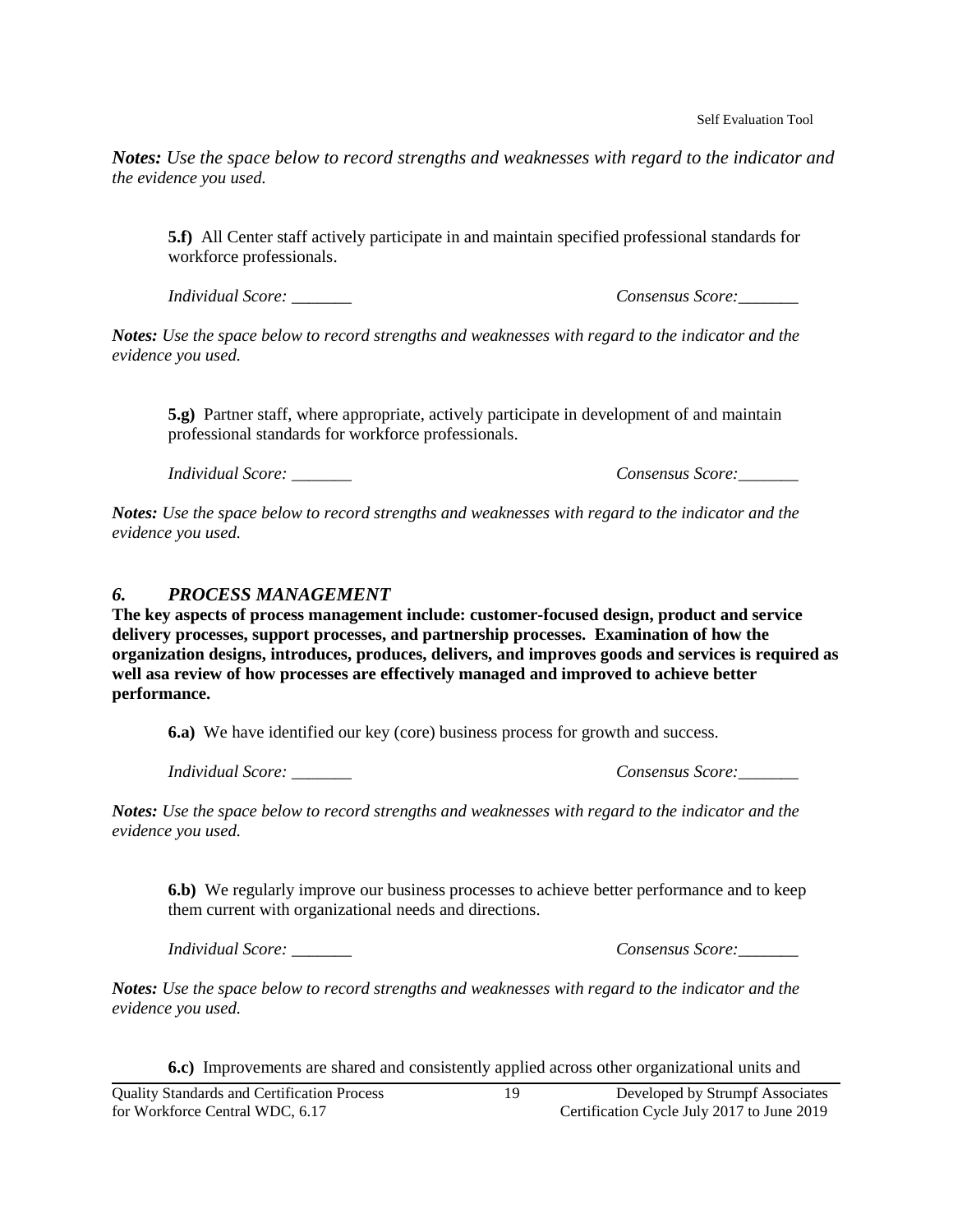Self Evaluation Tool

partner agencies, as appropriate. *Individual Score:*  $\blacksquare$ 

*Notes: Use the space below to record strengths and weaknesses with regard to the indicator and the evidence you used.* 

**6.d)** We have key performance measures/indicators that are used for the control and improvement of these processes.

*Individual Score: \_\_\_\_\_\_\_ Consensus Score:\_\_\_\_\_\_\_*

*Notes: Use the space below to record strengths and weaknesses with regard to the indicator and the evidence you used.* 

#### *7. BUSINESS RESULTS*

**This includes partner performance, human resource performance, and operational results. Results should include product, service and process performance measures. Human resource performance relates to employee development, work systems and effectiveness. Partner results include how partners contribute to the organization's goals, how partners are selected and how performance is measured. Operational results address the key performance results that contribute to the organization's goals. Results of regulatory and legal requirements and audit results should be reported.**

**7.a)** Objectives within the strategic plan are regularly achieved.

*Individual Score: \_\_\_\_\_\_\_ Consensus Score:\_\_\_\_\_\_\_*

*Notes: Use the space below to record strengths and weaknesses with regard to the indicator and the evidence you used.* 

**7.b)** We know where we stand against our performance measures on a regular basis and we track process and customer data that helps or hinders our performance.

*Individual Score: \_\_\_\_\_\_\_ Consensus Score:\_\_\_\_\_\_\_*

*Notes: Use the space below to record strengths and weaknesses with regard to the indicator and the evidence you used.* 

**7.c)** There is awareness of the One-Stop Center in the community.

*Individual Score: \_\_\_\_\_\_\_ Consensus Score:\_\_\_\_\_\_\_*

for Workforce Central WDC, 6.17 Certification Cycle July 2017 to June 2019

Quality Standards and Certification Process 20 Developed by Strumpf Associates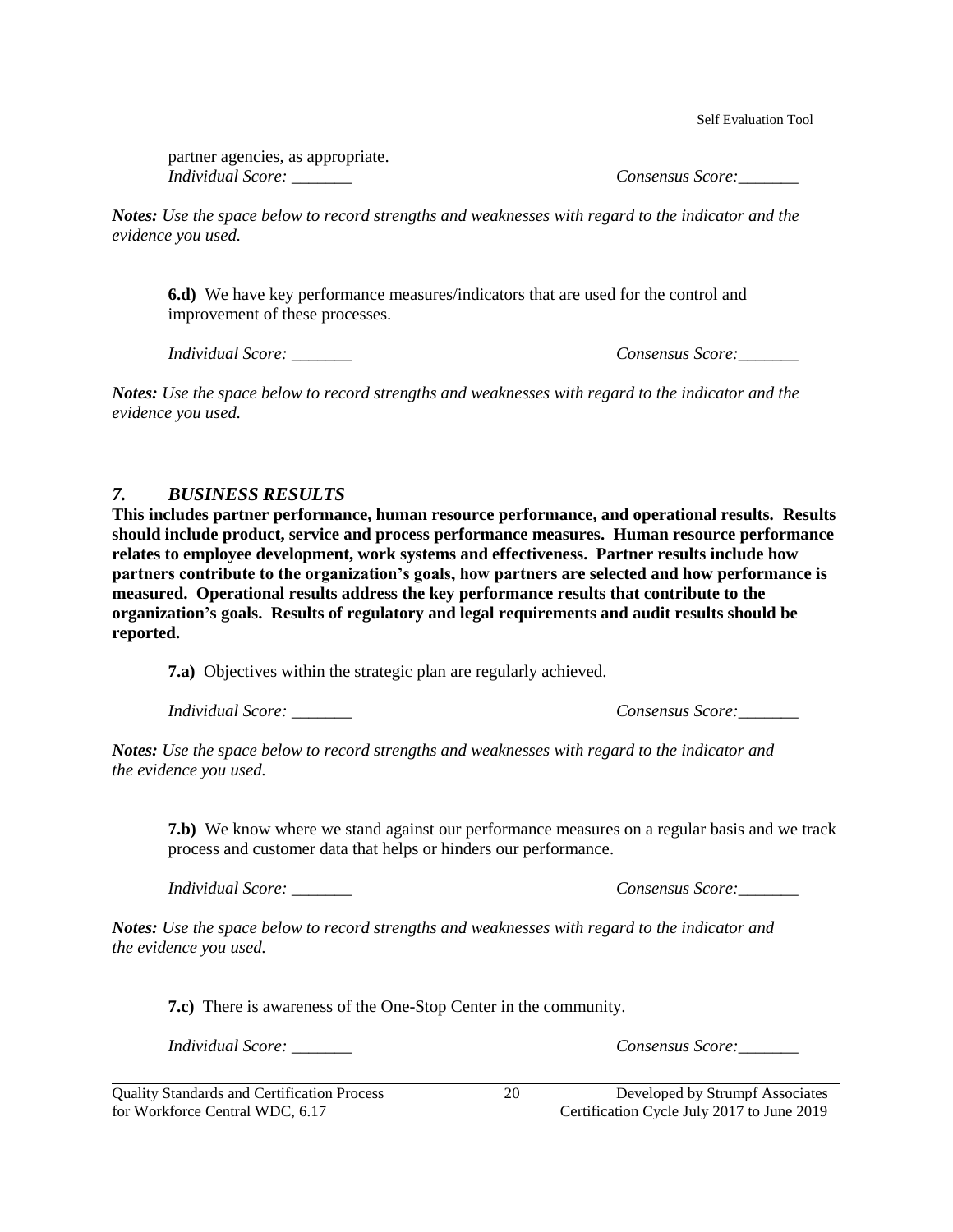Self Evaluation Tool

*Notes: Use the space below to record strengths and weaknesses with regard to the indicator and the evidence you used.* 

**7.d)** Businesses/employers regularly use the system as the service of choice

*Individual Score: \_\_\_\_\_\_\_ Consensus Score:\_\_\_\_\_\_\_*

*Notes: Use the space below to record strengths and weaknesses with regard to the indicator and the evidence you used.* 

**7.e)** Customers articulate that they get what they want and/or need.

*Individual Score: \_\_\_\_\_\_\_ Consensus Score:\_\_\_\_\_\_\_*

*Notes: Use the space below to record strengths and weaknesses with regard to the indicator and the evidence you used.* 

**7.f)** The workforce development system has clearly articulated outcomes known to all and measured consistently throughout the system

*Individual Score: \_\_\_\_\_\_\_ Consensus Score:\_\_\_\_\_\_\_*

*Notes: Use the space below to record strengths and weaknesses with regard to the indicator and the evidence you used.* 

**7.g**) The program compares its outcomes to relevant comparative data (e.g. benchmarks) where available and conducts external evaluations when feasible.

*Individual Score: \_\_\_\_\_\_\_ Consensus Score:\_\_\_\_\_\_\_*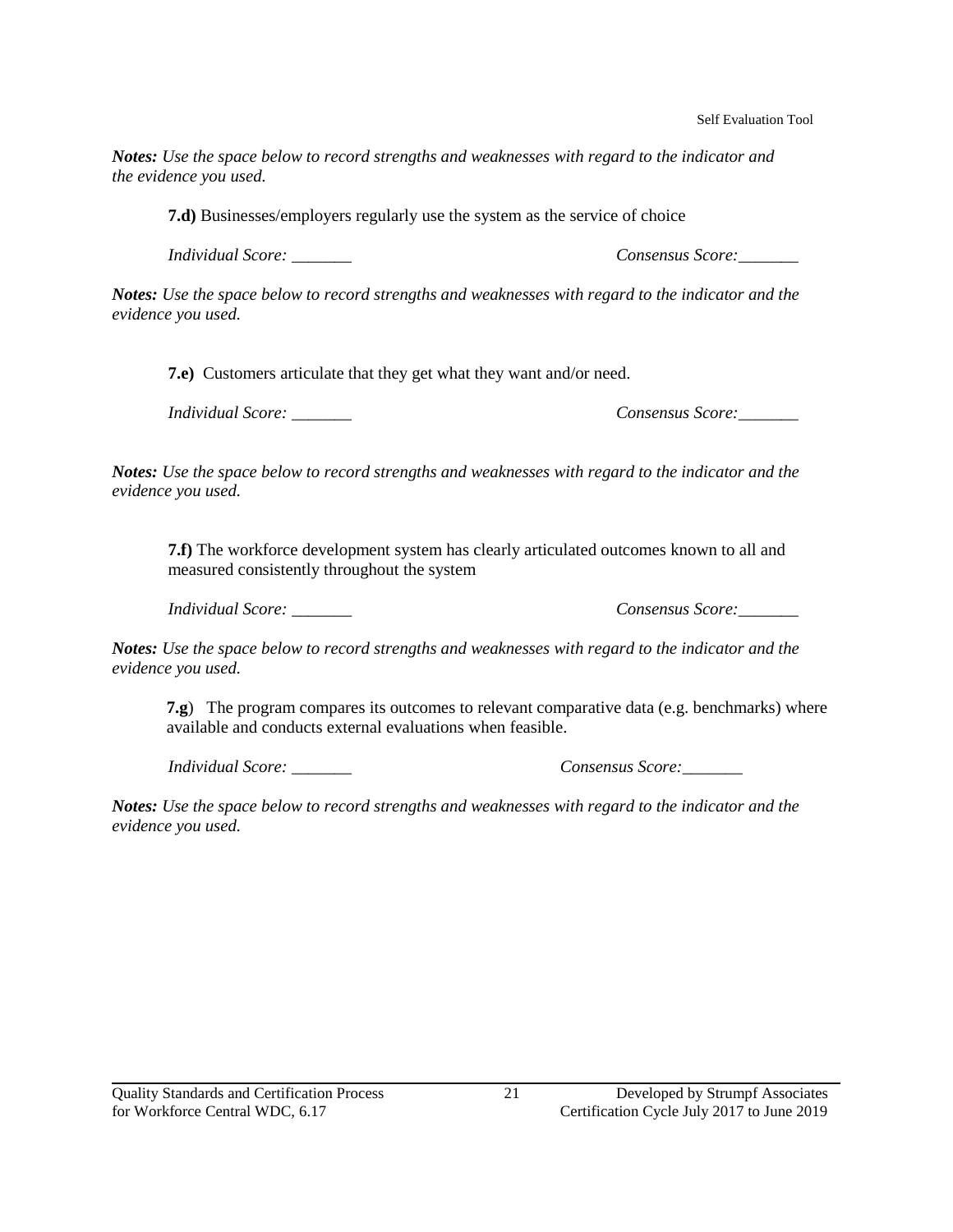# *Step Two - APPLICATION for CERTIFICATION*

To complete this application, describe how your organization meets the indicator (Questions A, B, C, D, etc.) for each of the Quality Standards. Each response should focus on **how** things are done, **not just what is done**. Each response should outline your key process information, such as methods, measures, deployment, evaluation/improvements, and learning for innovation. Merely providing an example alone is not enough and will be considered "anecdotal information" as referred to in the Scoring Guidelines.

Answers should also include what is currently in place within the service delivery structure, including information on what are your key findings, improvement plans, objectives, goals, or measures. Therefore, each answer should have an "as is" component to it describing what is currently in place and how it is currently done, as well as a "will be" component in terms of future plans, improvements, and innovations.

# **ITEM FORMAT EXAMPLE**

*1. LEADERSHIP Quality Standard/Indicator Category*

A. Describe the Leadership structure of the organization and how the structure promotes shared decision-making across partners. *Indicator - defines* 

*the basic requirement/criteria*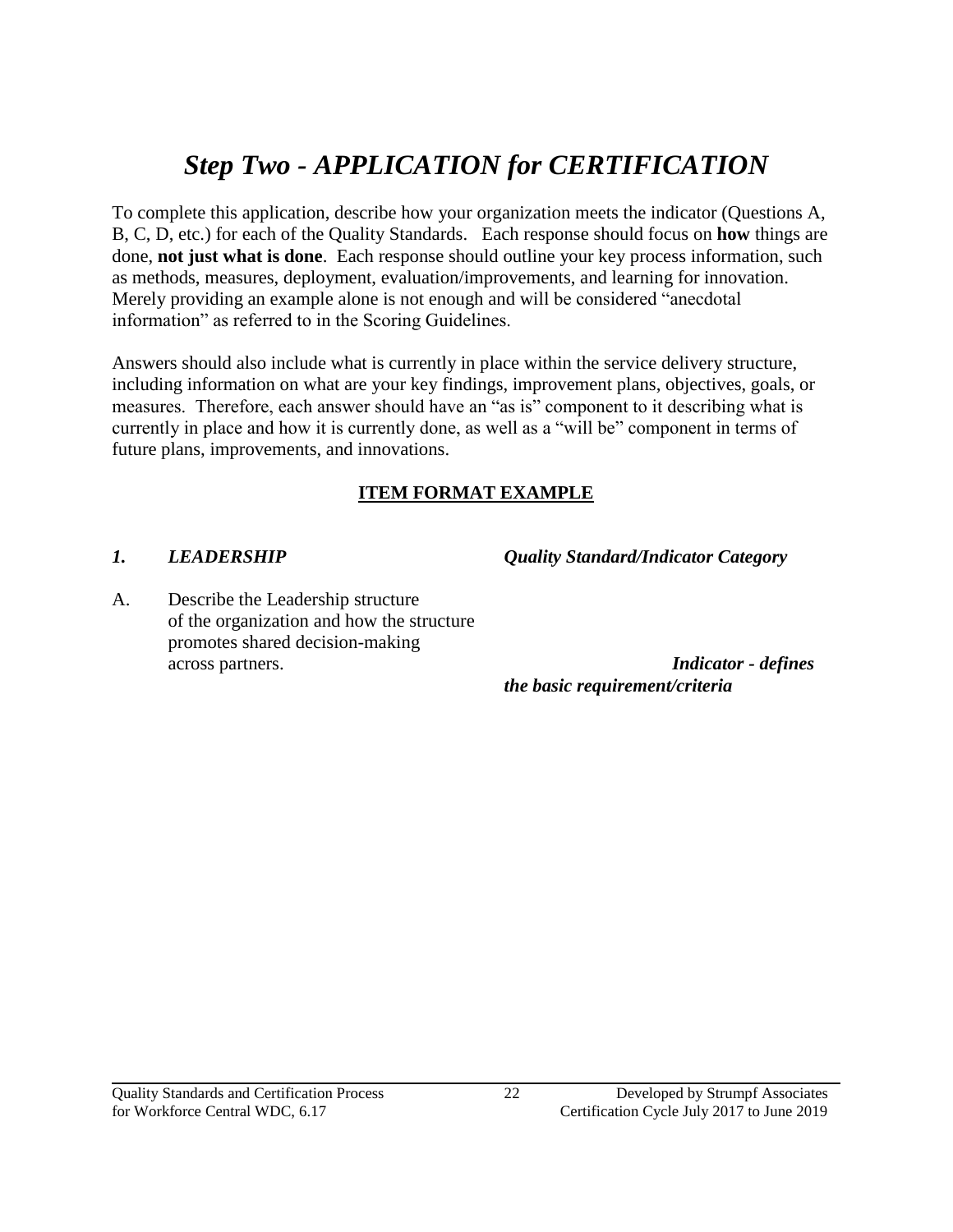# *BASIC CAREER SERVICES CHECKLIST*

*Please check all that apply: Must deliver all the basic career services universally accessible. A description of each is required in Criteria 6.D*

- \_\_ Initial assessment of skill levels (including literacy, numeracy, and English language proficiency, educational levels), aptitudes, abilities (including skills gaps), self-reflection (including social/emotional skills), and supportive service needs (includes a "go to" person for basic needs resources).
- \_\_ Labor exchange services, including job search and placement assistance, career counseling, provision of information on in-demand industry sectors and occupations, provision of information on nontraditional employment
- \_\_ Workforce and labor market employment statistics information, including accurate information relating to local, regional, and national labor market areas, including job vacancy listings in labor market areas; information on job skills necessary to obtain the jobs; and information relating to local occupations in demand and the earnings, skill requirements, and opportunities for advancement for such occupations
- Information, in formats that are usable by  $\&$  understandable to one- stop customers, relating to the availability of supportive services or assistance, including child care, child support, medical or child health assistance benefits under the supplemental nutrition assistance program, assistance through the earned income tax credit, assistance under State program for temporary assistance for needy families, and other supportive services and transportation provided through funds made available in the local area

\_\_ Outreach, intake and orientation to the information and other services available through the onestop delivery system

- \_\_ Performance information and program cost information on eligible providers of training services and eligible providers of youth workforce investment activities, providers of adult education, providers of career and technical education activities at the postsecondary level, and career and technical education activities available to school dropouts, and providers of vocational rehabilitation
- \_\_ Provision of information and assistance regarding filing claims for unemployment compensation
- \_\_ Eligibility determination
- \_\_ Referrals to and coordination of activities with other programs and services, including programs and services within the one-stop delivery system and other workforce development programs
- \_\_ Information, in formats that are usable by and understandable to one-stop center customers, regarding how the local area is performing on the local performance accountability measures and any additional performance information with respect to the one-stop delivery system in the local area
- \_\_ Assistance in establishing eligibility for programs of financial aid assistance for education and training programs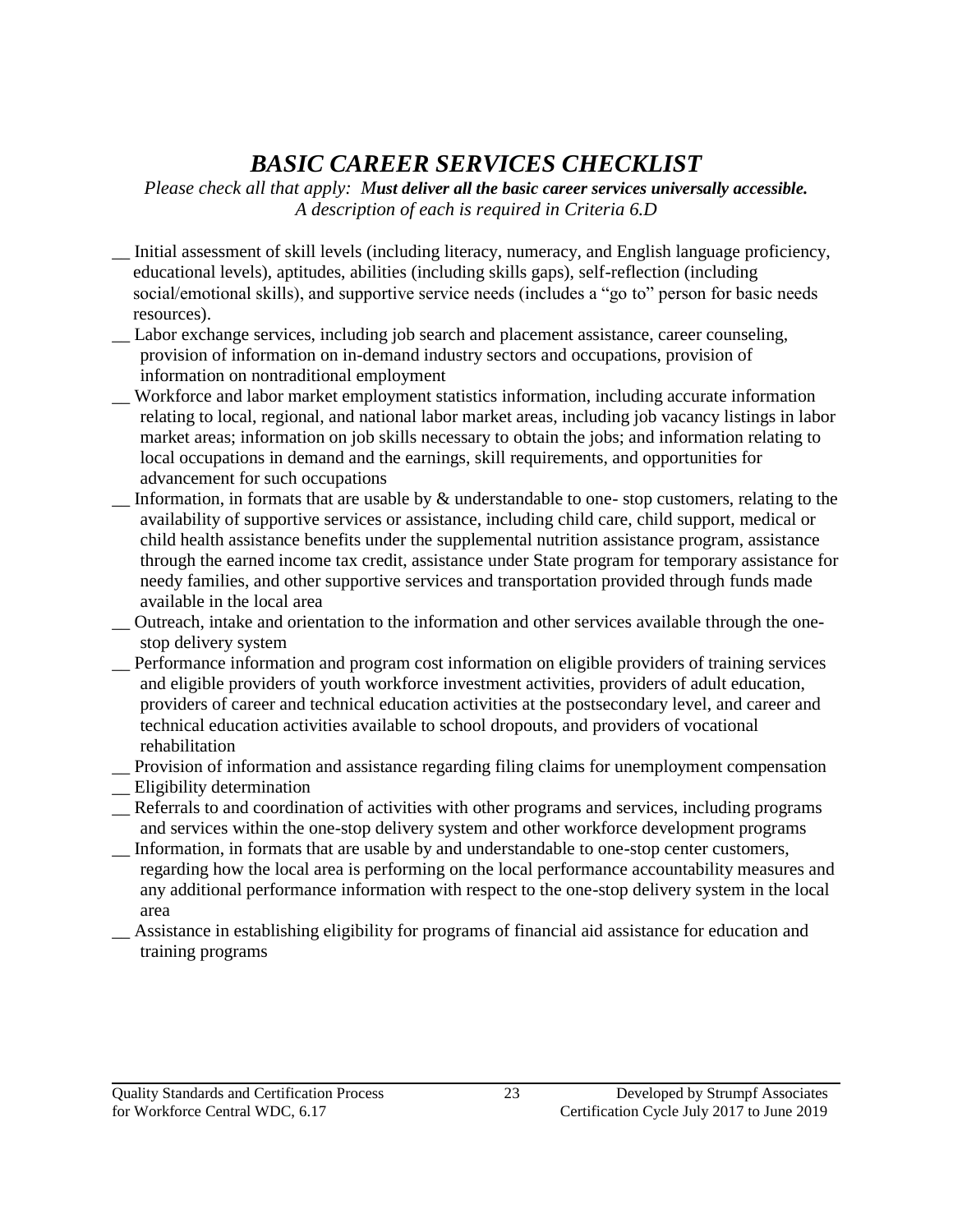# *INDIVIDUALIZED CAREER SERVICES CHECKLIST*

*Please check all that apply: All individualized career services should be available at the* 

*Center.*

*A description of each is required in Criteria 6.D*

- \_\_ Comprehensive and specialized evaluation to Identify barriers to employment and employment goals
- \_\_ Development of Individualized Employment Plan (IEP)
- \_\_ Group Counseling
- \_\_ Individual Counseling
- \_\_ Career/ Vocational Planning
- \_\_ Short-Term Pre-employment/ Vocational Services
- \_\_ Internships and work experiences
- \_\_ Workforce preparation activities
- \_\_ Financial literacy services
- \_\_ Out-of-Area Job Search and relocation assistance
- \_\_ English language acquisition and integrated education and training programs
- \_\_ Follow up services includes support services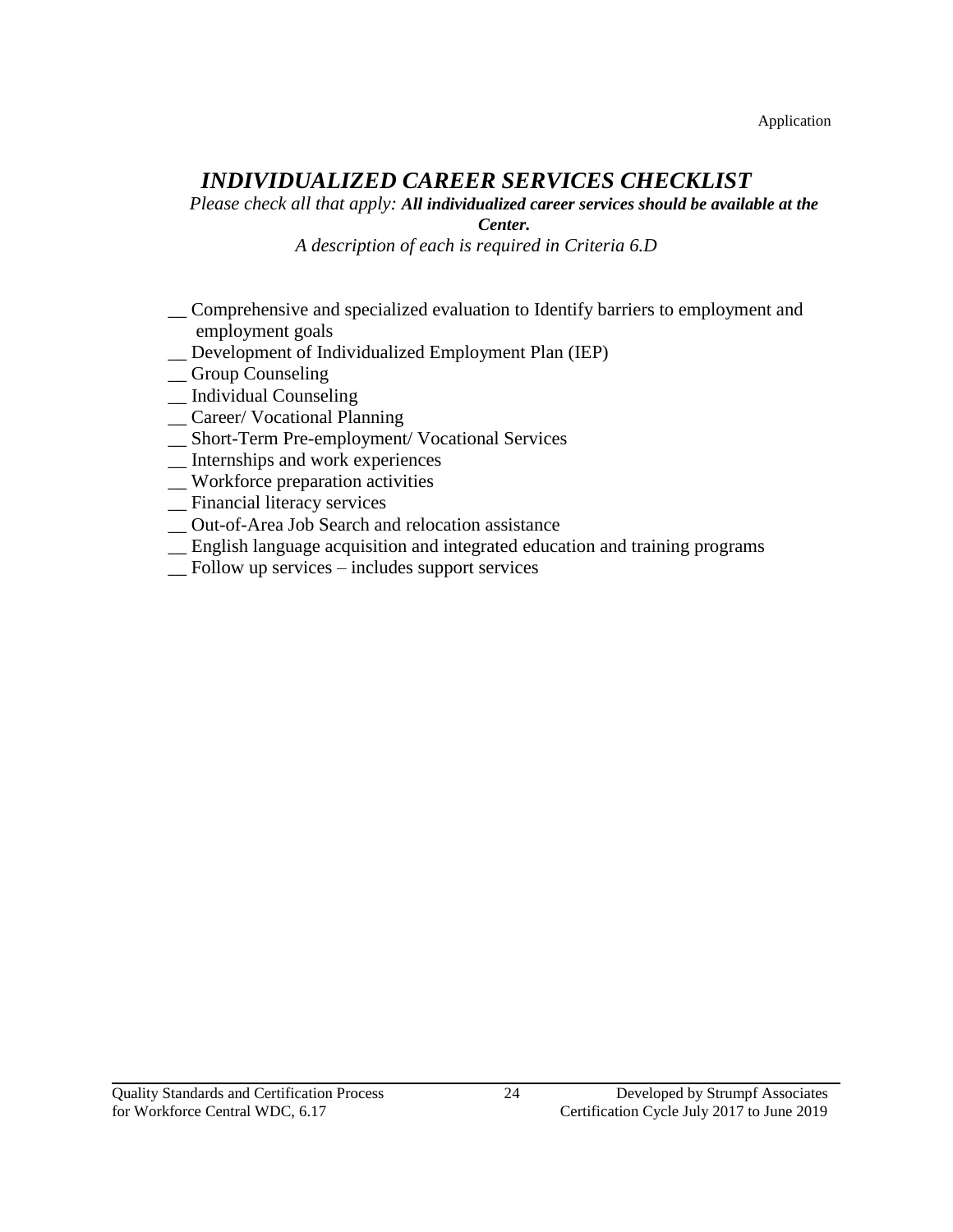# *PO. PARTNERSHIP AND ORGANIZATIONAL PROFILE*

The organizational profile is a snapshot of the Partnership/Consortium. It should clearly describe the key influences on how you operate and the key challenges you face. This section is limited to four pages, which **is included** in the 50-page limit.

Provide a description of your relationships with your partners and customers; describe your organizations (e.g., the Partnership's) strategic challenges and your system for performance improvement. Summarize the organization's goals and objectives and how they are implemented in ways that support the vision and values. Describe how the goals and objectives are linked to your identified strategic challenges. Summarize the CQI methods used in the organization and how the organization promotes a culture of continuous improvement and innovation. Describe your key mechanisms for two-way communication with partners, and stakeholders. What role, if any, do these organizations play in contributing and implementing innovations in your organization?

Describe how you know your community and how you know who your competitors are and your success relative to your competitors.<sup>(2)</sup>

# *QUALITY STANDARD AND INDICATORS*

# *1. LEADERSHIP*

- A. Describe how senior leaders guide and sustain the organization. Describe how senior leaders communicate with the workforce and encourage high performance. Include in the answer: How the Leadership of the organization sets and deploys organizational values, short and long term strategic directions, and performance expectations? How do leaders communicate values, direction, and performance expectations throughout the leadership system and to all employees? How is staff held accountable for aligning behavior and practice to values, direction and performance?
- B. How do senior leaders create an environment for empowerment, innovation and employee learning?
- C. How does the organization measure the effectiveness of its Leadership?
- D. Describe how top Leadership uses customer data and other performance data. How does the Leadership translate this information into priorities for improvement and opportunities for innovation?
- E. How do Senior Leaders promote an organizational environment that fosters, requires and results in legal and ethical behavior?
- F. *Attach the part of the strategic plan that identifies your vision, mission, customers, goals and objectives.*

l

<sup>2</sup> Competitor in this context does not necessarily mean other WorkSource Pierce Centers; rather it could be private placement firms, resources on the Internet, etc.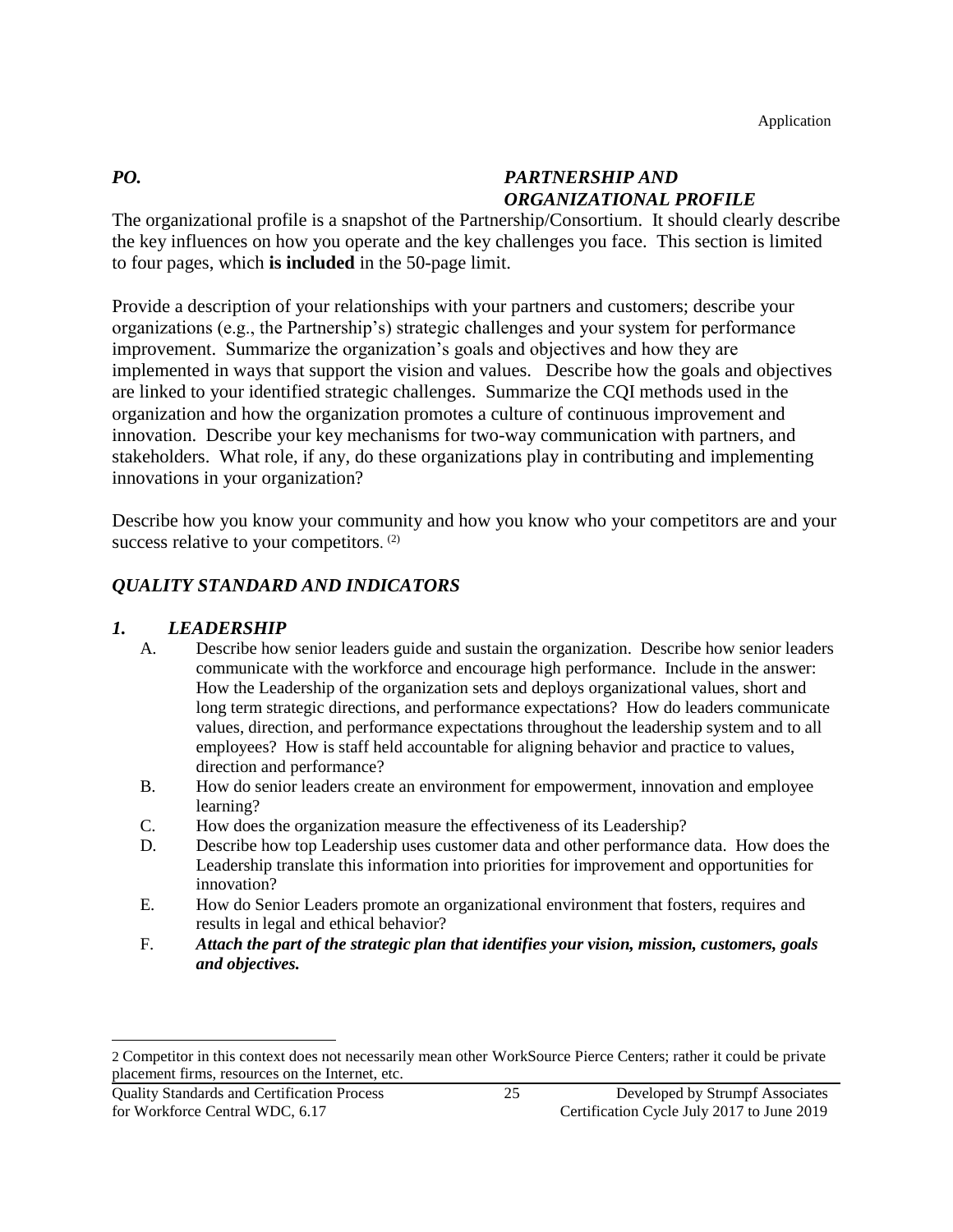# **2. STRATEGIC PLANNING**

- A. Describe the strategic planning process for the organization. Include how the organization determines its strategic challenges and advantages, key steps, key participants, and long and short-term timeframes.
- B. Describe how the organization ensures adequate financial and other resources are available to support the action plans. How do you allocate these resources to support the accomplishment of the plans?
- C. Describe how the strategic planning process addresses the key factors listed below. How do you collect and analyze relevant data and information pertaining to these factors as part of your strategic planning process?
	- the organization's strengths, weaknesses, opportunities, and threats
	- early indications of major shifts in technology, markets, products, customer preferences, competition, or the regulatory environment
	- long-term organizational sustainability
	- the organization's ability to execute the strategic plan
	- organizational learning with regard to the current research on best practices with regard to one stops and CQI.
- D. Describe how the leadership aligns internal processes to accomplish the goals of the organization.
- E. Describe how the strategic plan is converted into an action plan. Summarize the action plans and key performance measures or indicators. What are your key performance measures or indicators for tracking the achievement and effectiveness of your action plans? How do you ensure that your overall action plan measurement system reinforces organizational alignment?
- F. Provide evidence that the strategic plan is being implemented throughout the organization.

# **3. CUSTOMER AND MARKET FOCUS**

- A. Describe how you listen to your customers (all customer groups) and learn about their key requirements and the relative importance of these requirements. What is the current overall satisfaction rate against these key elements?
- B. Describe how you deal with customer complaints and how the complaints become part of the feedback loop for improvements.
- C. Describe how the center's resource area is staffed and how you offer high quality labor market information and a wide variety of information resources for customers to access both at the center and through remote electronic means.
- D. Describe how you use the voice of the customer information and feedback to become more customer focused and to seek opportunities for innovation.
- E. How do you create an organizational culture that ensures a consistently positive customer experience<sup>3</sup> and contributes to customer engagement? How do you build and manage

 $\overline{a}$ 

<sup>&</sup>lt;sup>3</sup> In CQI customer experience has a specific meaning. In short, it is the sum of all the experiences/interactions a customer has with an organization as a supplier of services to them and that to create a high quality experience involves strategy, integration of technology, aligning and integrating business models, brand management, and leadership commitment. The focus is on defining customer experience as the totality of experience a customer has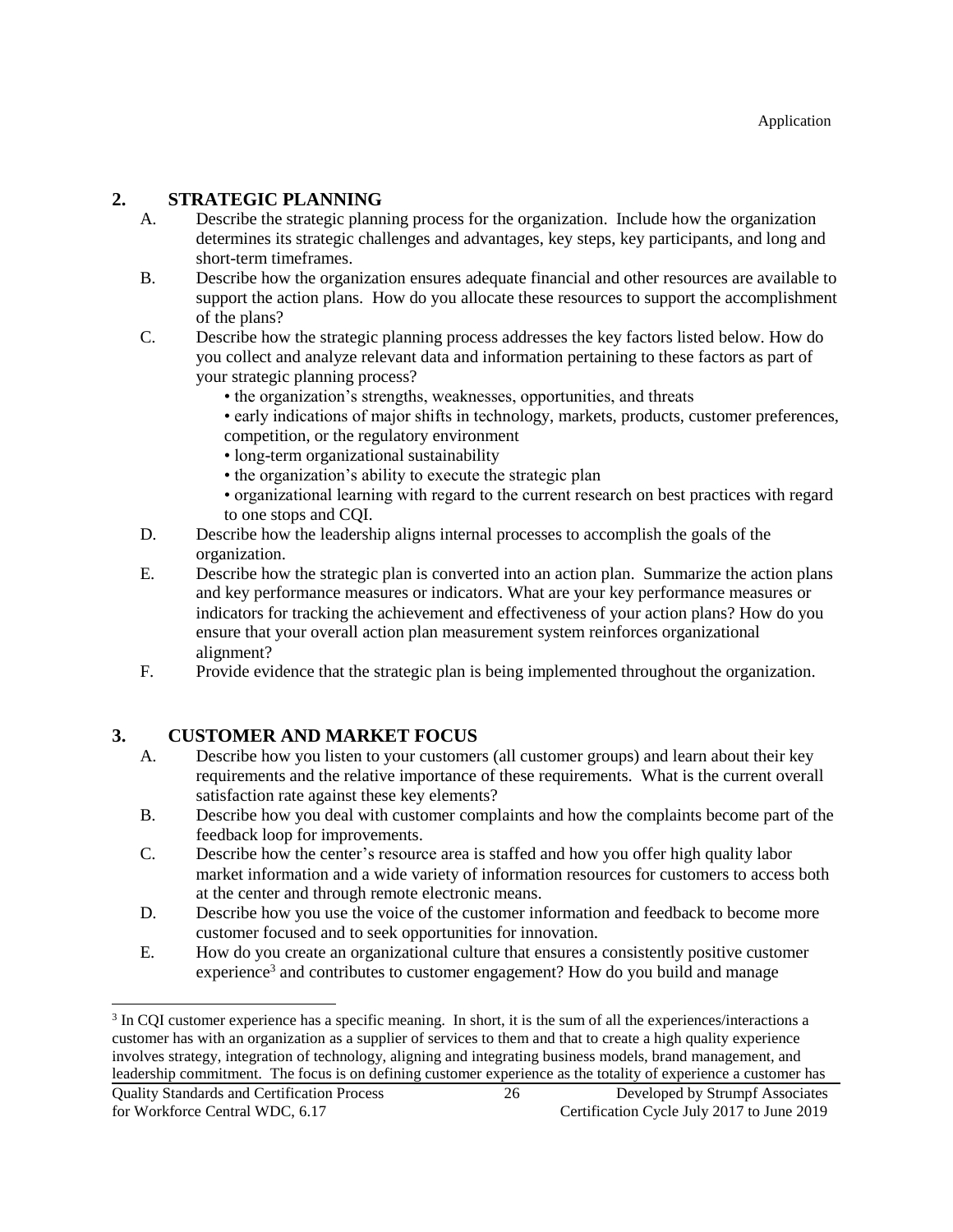relationships with customers to:

• acquire new customers;

• meet their requirements and exceed their expectations in each stage of the customer's engagement with you; and

- increase their engagement with the organization?
- F. Describe how customer flow works to create more accurate referrals between agencies and to reduce redundancies in data collection among agencies.

# **4. INFORMATION AND ANALYSIS**

- A. How do you review organizational performance, capacity and capability? What ANALYSIS do you do perform to support these reviews and to ensure the conclusions are valid? How do you use these reviews to assess organizational success, performance relative to competitors and to comparable organizations, and progress relative to strategic objectives and action plans?
- B. Describe how the organization uses comparative information to make improvements and to put innovations in place as a result.
- C. Describe how you ensure the following properties of your organizational data, information and knowledge: accuracy; integrity and reliability; timeliness; security and confidentiality.
- D. Describe how you manage organizational knowledge to ensure the following: the collection and transfer of workforce knowledge; the transfer of relevant knowledge from and to partners and key stakeholders; the rapid identification, sharing and implementation of best practices; the assembly and transfer of relevant knowledge for use in your strategic planning process.
- E. Describe how you keep your data and information availability mechanisms, including your software and hardware systems, current with business needs and directions and with technological changes in your operating environment?
- F. Describe how you gather and integrate data and information from all sources to support daily operations, organizational decision-making, and how the collected data is linked to CQI efforts. Describe how data is collected and displayed to accommodate the need for appropriate managers and staff to access information on all partner programs and on the services an individual has received.
- G. *Attach a copy of the CQI plan that resulted from the self-evaluation process.*

# **5. HUMAN RESOURCE DEVELOPMENT AND MANAGEMENT**

- A. Describe how the organization fosters an organizational culture conducive to high performance and a motivated workforce to accomplish the following: cooperative and effective communication and skill sharing across the organizations that make up the consortium; effective information flow and two way communication among all staff across all partners at all levels; individual goal setting, empowerment and initiative; innovation in the work environment; the ability to benefit from the diverse ideas and thinking of the organizations' workforce.
- B. Describe how your employee performance management system, including feedback to employees, supports high performance and a customer and business focus.

l

with the partnership, across all channels and touch points.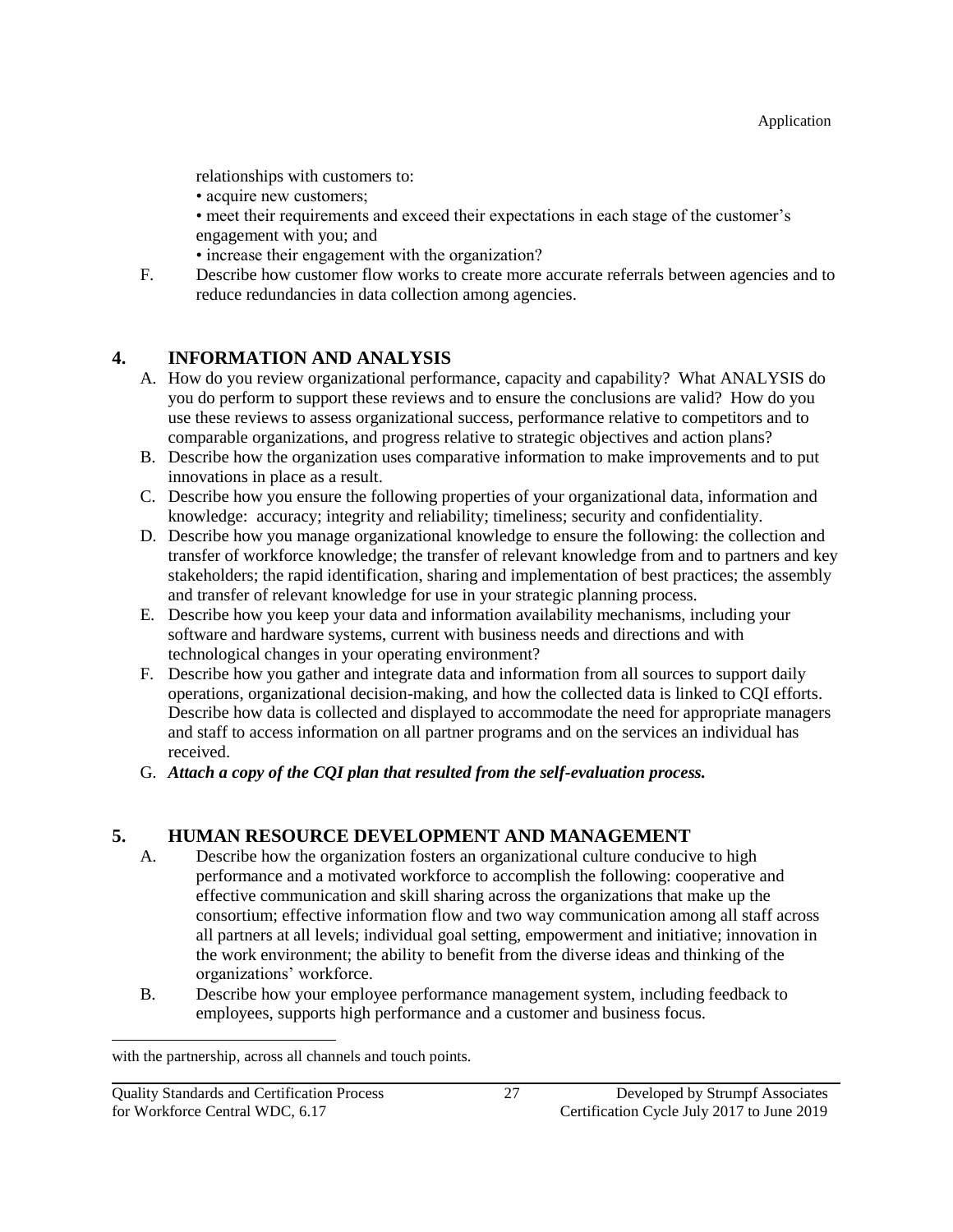- C. Identify and describe the organization's structure and how this structure promotes empowering employees and team based problem solving.
- D. Describe how you determine your employees' well-being, satisfaction, and motivation. How do you make improvements based on this information?
- E. Describe the customer service ethics (i.e., customer choice, customer participation, etc.) promoted by the organization for service delivery. How does staff know these ethical expectations?
- F. Describe how you evaluate the effectiveness and efficiency of your learning and development systems. *Attach a copy of the current interagency training plan.*

#### **6. PROCESS MANAGEMENT**

- A. Describe how you identify key service, business, and support processes. What are they? How do you improve each type of process to achieve better performance? Describe how you incorporate customer requirements into your key processes.
- B. Describe how you prevent variability in the implementation of your key service, business and support processes that may lead to variations in how your jobseeker customer and your business customer engages with you, as appropriate. How do you prevent errors and rework?
- C. How do you incorporate technology, including e-technology, into products and services?
- D. Identify (using the checklists) **and describe** the basic and individualized career services available and the processes used to ensure **access** by customers. Include how these career services are delivered, by what organizations and method (e.g., remotely or on site). Include in the answer how the site is striving to offer basic career services in a delivery strategy that goes beyond only providing information about the services, but provides for the basic career service of the partner to be delivered at the Center. Include in your answer how you meet ADA requirements and are welcoming to individuals with disabilities. Also, include how eligibility or pre-qualification will be able to be determined at the site to all partners' services.
- E. Describe the process by which customers are provided accurate, timely consumer report information to assist them in making choices among service and training providers.
- F. Describe the process for serving the business customer. Include in the answer how staff serving employers have geographic, industry, or employer size specialties, and serve as the primary contact point for employers in that category; how a cross-agency system of job referral and placement that employers can easily access has been established; and how staff efforts are coordinated closely with local Economic Development representatives. Describe the services available to the business/employer customer through the center.

#### **7. BUSINESS RESULTS**

- A. Describe how you are raising awareness of the Center in your community with businesses, jobseekers, and other stakeholders. Provide data on how awareness has grown.
- B. How do you measure outcomes? Segment your results by customer groups. How are outcome measures used in your CQI process? What are the trends with regard to your performance?
- C. What is the current overall satisfaction rate with each service delivered to businesses? Include the most recent information on employer satisfaction with the applicants referred and with those hired.
- D. What are your key results for key measures/indicators of accomplishments of the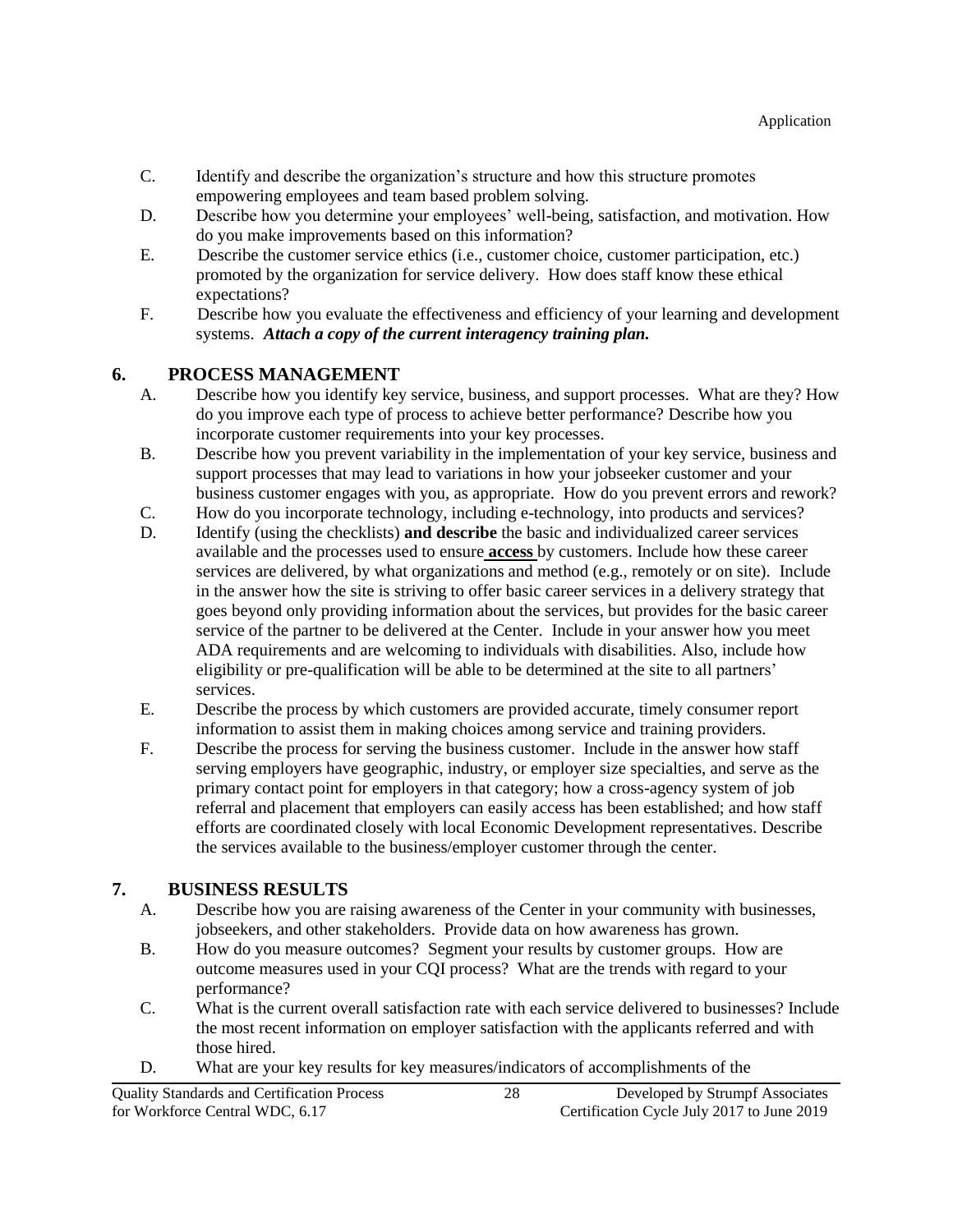organizational strategy?

- E. What are your current levels and trends in key indicators of customer satisfaction and dissatisfaction? How do these results compare with the customer satisfaction levels of your competitors and other organizations providing similar products? Describe how you are working to increase customer satisfaction.
- F. What are your current levels and trends in key indicators of the Partnership's own workforce engagement and workforce satisfaction?